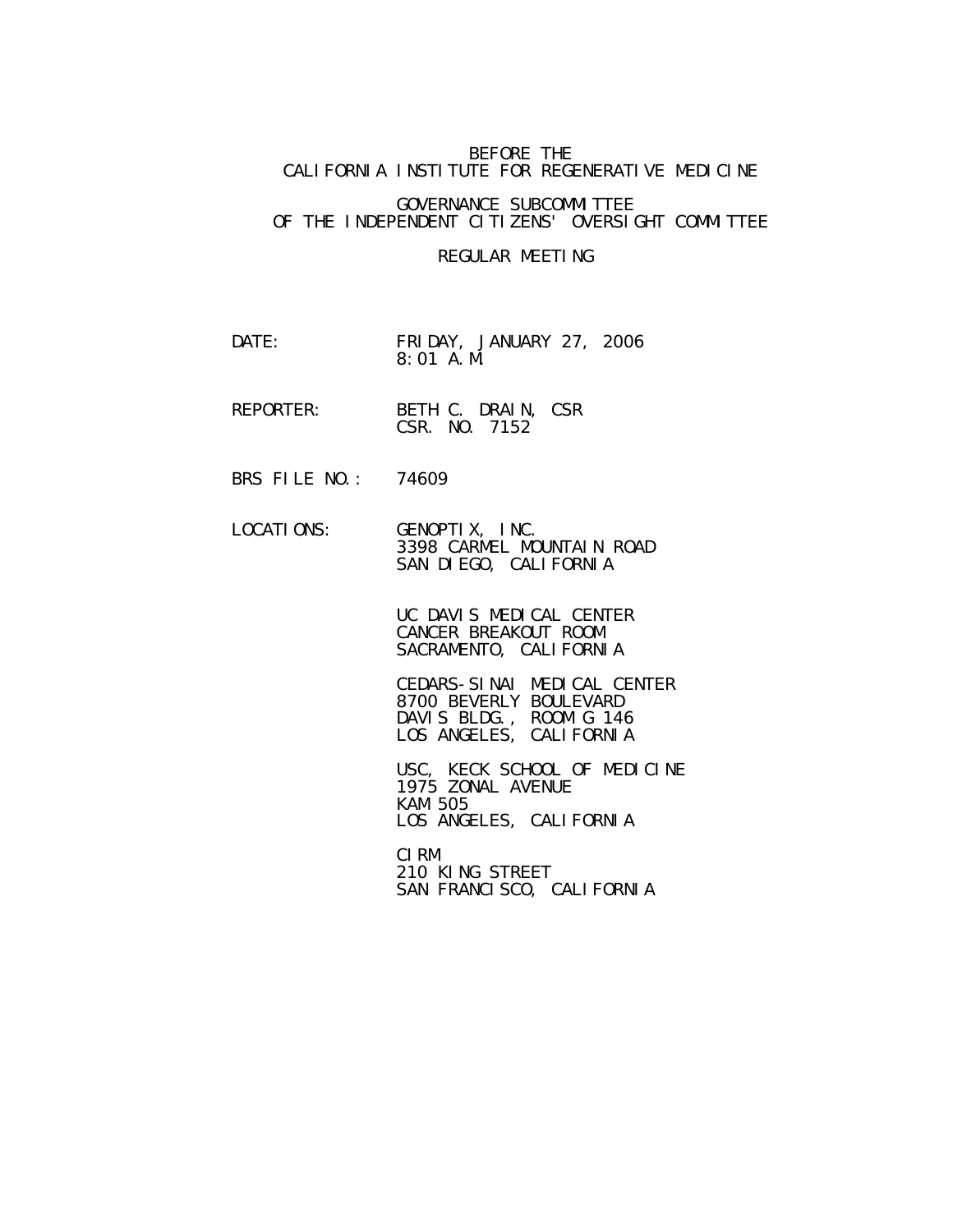## I N D E X

PAGE NO.

| CALL TO ORDER                                                   |    |
|-----------------------------------------------------------------|----|
| ROLL CALL                                                       | 3  |
| APPROVAL OF MINUTES: JULY 29TH,<br>AUGUST 31ST, DECEMBER 5TH    | 6  |
| CONSIDERATION OF POLICY FOR REMOVAL OF<br>WORKING GROUP MEMBERS |    |
| CONSIDERATION OF UPDATE ON CONTRACTS                            | 14 |
| ADJOURNMENT                                                     | 23 |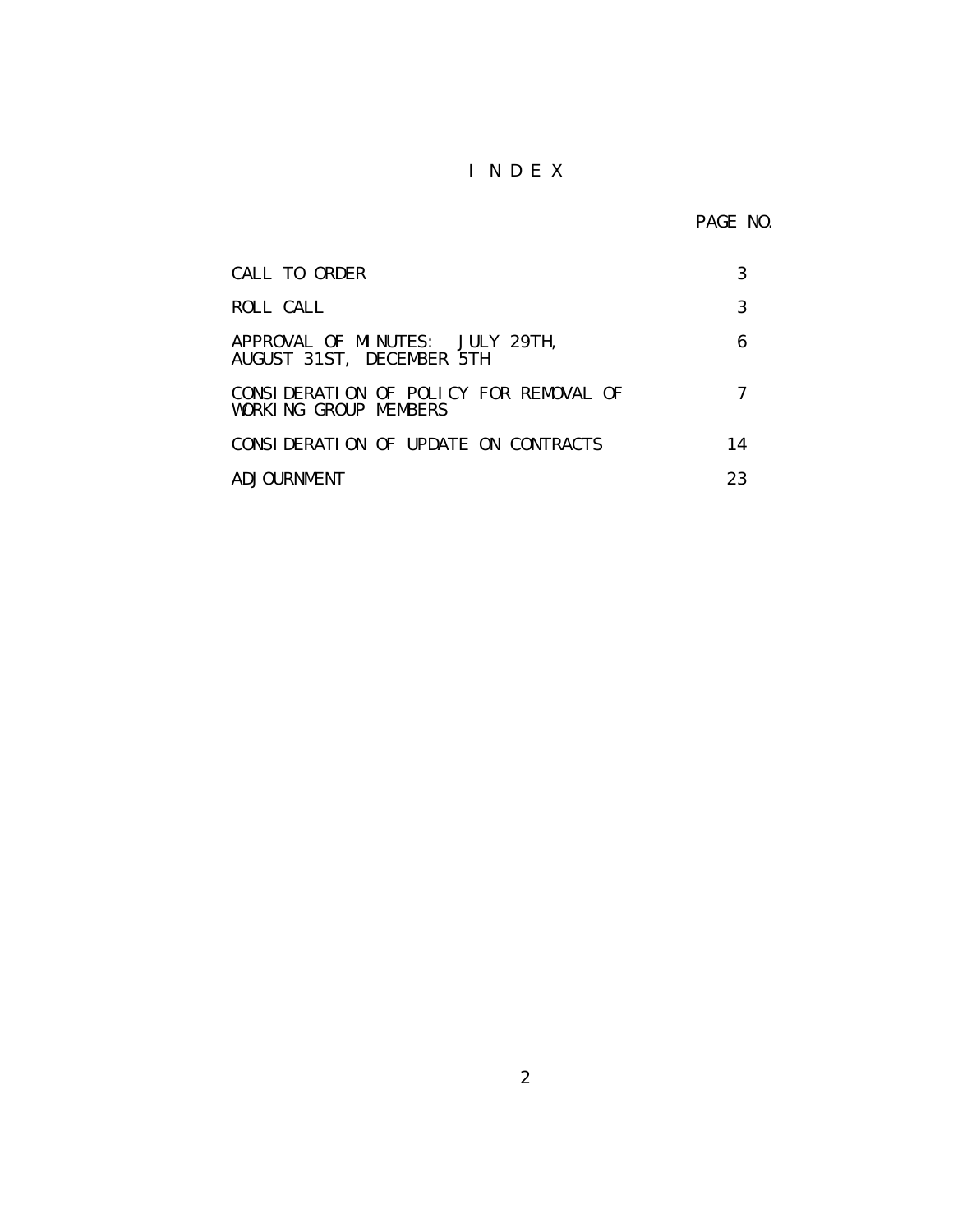| 1                 | FRIDAY, JANUARY 27, 2006                               |
|-------------------|--------------------------------------------------------|
| 2                 | 08:01 A.M.                                             |
| 3                 |                                                        |
| 4                 | VICE CHAIR NOVA: OKAY. GOOD MORNING.                   |
| 5                 | BEAUTIFUL COOL MORNING IN SAN DIEGO. I HOPE YOU'RE     |
| 6                 | EXPERIENCING THE SAME. WELCOME, EVERYONE, TO THE       |
| $\overline{7}$    | FOURTH MEETING OF THE GOVERNANCE SUBCOMMITTEE OF THE   |
| 8                 | I COC. SHERRY LANSING HAS ASKED ME, HER VICE CHAIR, TO |
| 9                 | LEAD THIS MEETING IN HER ABSENCE. HOPEFULLY, WE'LL     |
| 10                | CHECK, WE HAVE PARTICIPANTS IN SIX LOCATIONS THIS      |
| 11                | MORNING ON THE CALL. I'M HERE IN SAN DIEGO AT          |
| $12 \overline{ }$ | GENOPTIX. DR. RICHARD MURPHY IS SUPPOSED TO JOIN ME    |
| 13                | SHORTLY. HE IS NOT HERE YET, AND WE HAVE NO MEMBERS OF |
| 14                | THE PUBLIC AT GENOPTIX.                                |
| 15                | ARE WE ON THE LINE WITH CEDARS-SINAI? I                |
| 16                | DI DN'T HEAR A YES ON THAT.                            |
| 17                | MS. DUROSS: THEY' RE NOT JOINING US.                   |
| 18                | VICE CHAIR NOVA: OKAY. I'LL CROSS THEM OFF.            |
| 19                | UC DAVIS?                                              |
| 20                | DR. POMEROY: YES. NO MEMBERS OF THE PUBLIC.            |
| 21                | VICE CHAIR NOVA: NO MEMBERS OF THE PUBLIC.             |
| 22                | USC? NO. WE'RE DOING WELL. AND, OF COURSE, CIRM.       |
| 23                | DR. POMEROY: YOU KNOW, SMALL GROUPS ARE VERY           |
| 24                | EFFICIENT.                                             |
| 25                | VICE CHAIR NOVA: YOU GOT THAT RIGHT, CLAIRE.           |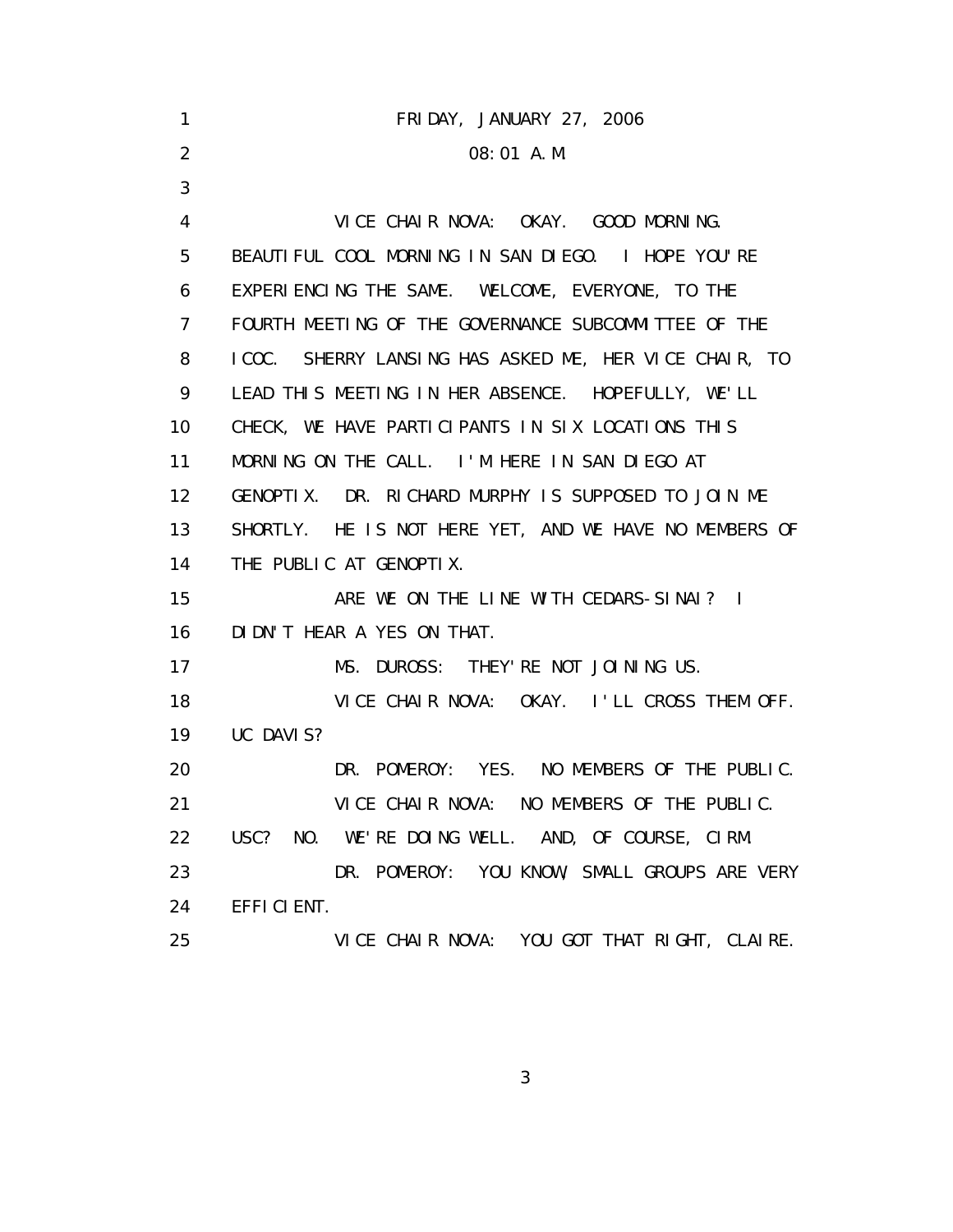1 WE'RE GOING TO BE OFF THE CALL IN NO TIME, SO WE CAN GO 2 SEARCH FOR OUR DOCUMENTS, RIGHT? 3 DR. POMEROY: YEAH. 4 VICE CHAIR NOVA: THANK YOU ALL FOR 5 PARTICIPATING IN THIS IMPORTANT CALL. AMY, WOULD YOU 6 PLEASE LEAD US IN A ROLL CALL, PLEASE? 7 MS. DUROSS: SHERRY LANSING. KEITH BLACK. 8 BRIAN HENDERSON. BOB KLEIN. 9 MR. KLEIN: HERE. 10 MS. DUROSS: CLAIRE POMEROY. 11 DR. POMEROY: HERE. 12 MS. DUROSS: OS STEWARD. TINA NOVA. 13 VICE CHAIR NOVA: HERE. 14 MS. DUROSS: PHIL PIZZO. JOHN REED. RICHARD 15 MURPHY. 16 WHO JUST JOINED? 17 UNIDENTIFIED SPEAKER: CEDARS-SINAI MEDICAL 18 CENTER. 19 MS. DUROSS: WHO'S THERE? 20 UNIDENTIFIED SPEAKER: JUST PUBLIC. DAVID 21 MEYER IS NOT HERE TODAY. 22 MS. DUROSS: OKAY. GREAT. 23 VICE CHAIR NOVA: SO JUST MEMBERS OF THE 24 PUBLIC; IS THAT CORRECT? 25 MS. DUROSS: THAT'S CORRECT.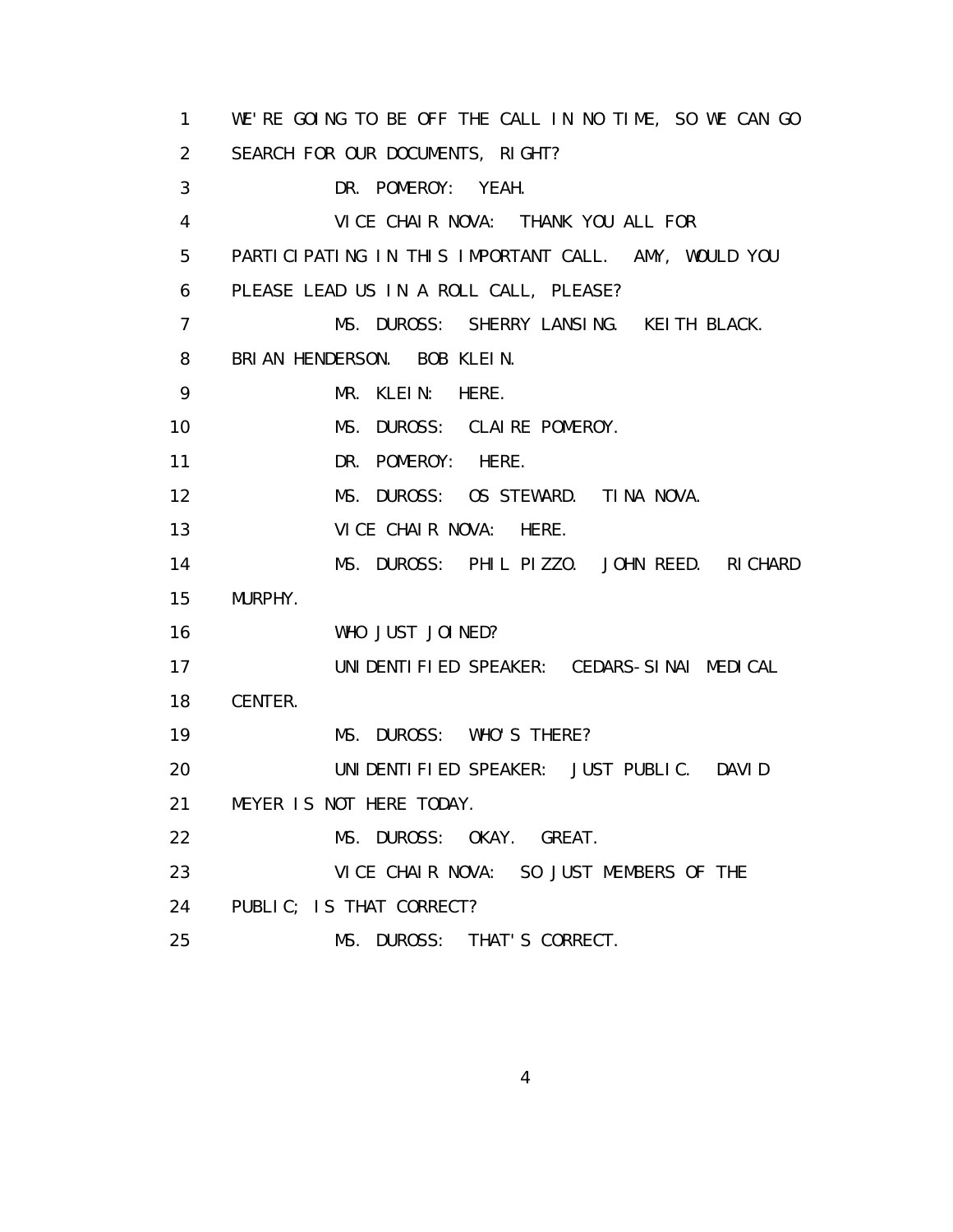1 VICE CHAIR NOVA: ALL RIGHT. BEFORE WE GET 2 INTO OUR AGENDA, ARE THERE ANY QUESTIONS OR COMMENTS 3 FROM SUBCOMMITTEE MEMBERS? THERE ARE NO SUBCOMMITTEE 4 MEMBERS AT CEDARS-SINAI. UC DAVIS? 5 DR. POMEROY: NO COMMENTS. 6 VICE CHAIR NOVA: HAS USC JOINED US? CIRM? 7 MR. KLEIN: NO. 8 VICE CHAIR NOVA: I'D LIKE TO INVITE THE 9 PUBLIC TO COMMENT, AND PLEASE LIMIT YOUR COMMENTS TO 10 THREE MINUTES, PLEASE. IS THERE PUBLIC ON THE PHONE 11 ANYWHERE EXCEPT FOR CEDARS-SINAI? 12 MS. DUROSS: THERE IS AT CIRM. 13 VICE CHAIR NOVA: ALL RIGHT. FINE. 14 CEDARS-SINAI MEMBERS FROM THE PUBLIC, WOULD YOU LIKE TO 15 MAKE COMMENTS? 16 MR. SIMPSON: YES, I WOULD. THIS IS JOHN 17 SIMPSON FROM THE FOUNDATION FOR TAXPAYER AND CONSUMER 18 RIGHTS. I JUST WANTED TO LET YOU KNOW THAT I'M HERE 19 AND LOOKING FORWARD TO THE MEETING. THANK YOU. 20 VICE CHAIR NOVA: THANK YOU VERY MUCH. AND 21 MEMBERS OF THE PUBLIC THAT ARE LOCATED AT CIRM. 22 MR. REED: THIS IS DON REED. JUST WANTED -- 23 IT'S ALWAYS A JOY TO HEAR THE HIGH ACCOMPLISHMENTS OF 24 THE BOARD. THE NEW BOOK BY DR. ROBERT LANS THAT JUST 25 CAME OUT, WHICH LOOKS LIKE A REAL WINNER, IT COMBINED

 $\sim$  5  $\sim$  5  $\sim$  5  $\sim$  5  $\sim$  5  $\sim$  5  $\sim$  5  $\sim$  5  $\sim$  5  $\sim$  5  $\sim$  5  $\sim$  5  $\sim$  5  $\sim$  5  $\sim$  5  $\sim$  5  $\sim$  5  $\sim$  5  $\sim$  5  $\sim$  5  $\sim$  5  $\sim$  5  $\sim$  5  $\sim$  5  $\sim$  5  $\sim$  5  $\sim$  5  $\sim$  5  $\sim$  5  $\sim$  5  $\sim$  5  $\sim$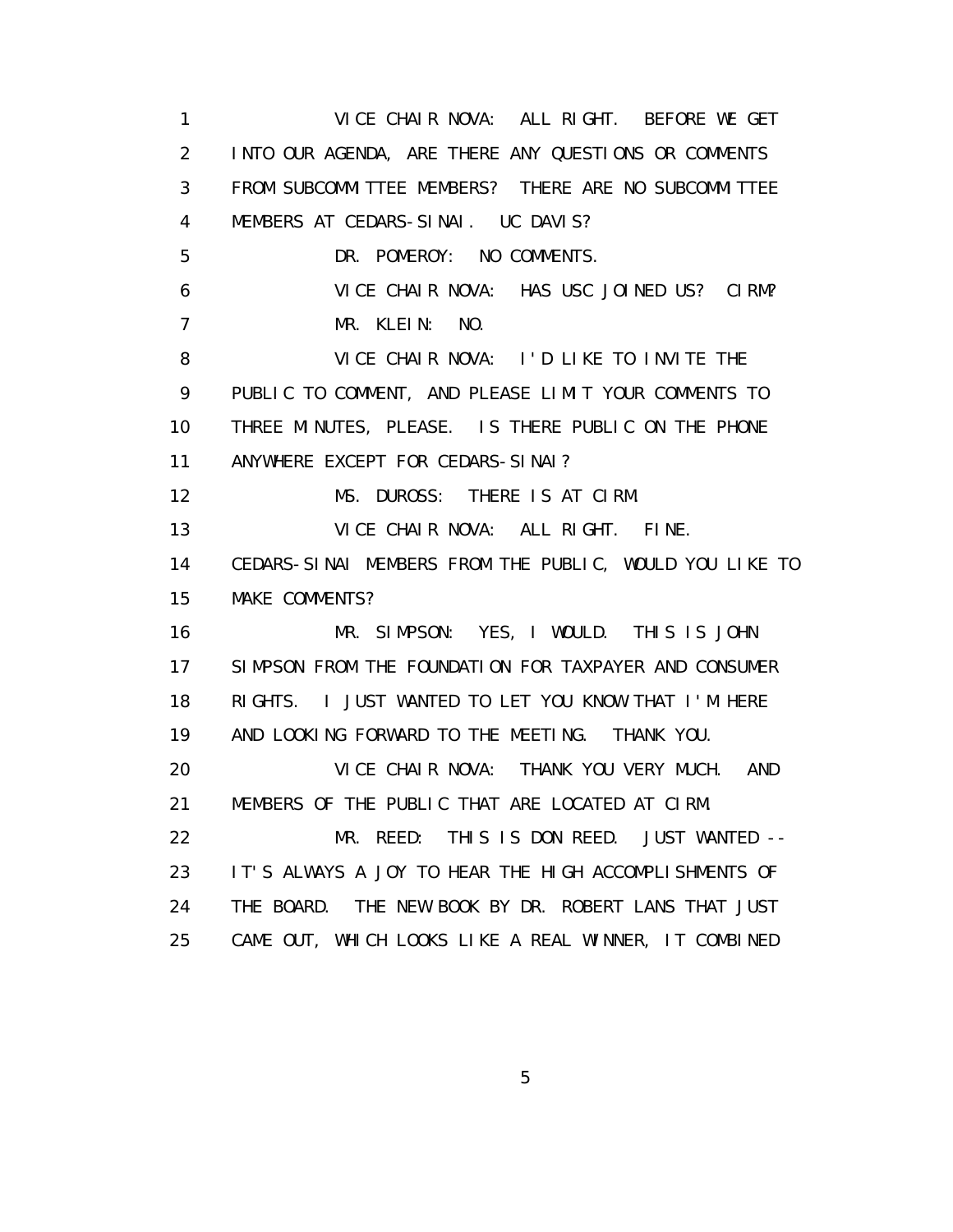1 TWO VOLUMES INTO ONE SMALLER ONE TO MAKE IT MORE 2 ACCESSIBLE TO THE PUBLIC. I JUST BOUGHT IT. IT LOOKS 3 EXCELLENT. 4 VICE CHAIR NOVA: THANK YOU, MR. REED. 5 APPRECIATE YOUR COMMENTS AS ALWAYS. OKAY. 6 WE DO NOT HAVE A QUORUM OBVIOUSLY FOR THIS 7 MEETING. SO SOME OF THE AGENDA ITEMS ARE MODIFIED 8 ACCORDINGLY. WE WILL NOT BE ABLE TO APPROVE THE 9 MINUTES FROM THE LAST THREE MEETINGS BECAUSE WE DON'T 10 HAVE A QUORUM. IS THERE ANY COMMENT FROM SUBCOMMITTEE 11 MEMBERS AT ANY OF THE LOCATIONS IN REGARD TO THE 12 MINUTES? NO ONE AT CEDARS-SINAI. NO ONE AT BURNHAM. 13 THESE ARE SOME OF THE WRONG PLACES. 14 UC DAVIS, ANY COMMENTS ON THE MEETING 15 MINUTES? 16 DR. POMEROY: NO COMMENTS. 17 VICE CHAIR NOVA: CIRM? 18 MR. KLEIN: NO COMMENT. 19 VICE CHAIR NOVA: OKAY. AND NONE AT SAN 20 DIEGO. ARE THERE ANY COMMENTS FROM THE MEMBERS OF THE 21 PUBLIC AT CEDARS-SINAI ON THE MINUTES? 22 UNIDENTIFIED SPEAKER: NO. 23 VICE CHAIR NOVA: AT CIRM? 24 MR. KLEIN: NO. 25 VICE CHAIR NOVA: OKAY. THANK YOU. SO SINCE

 $\sim$  6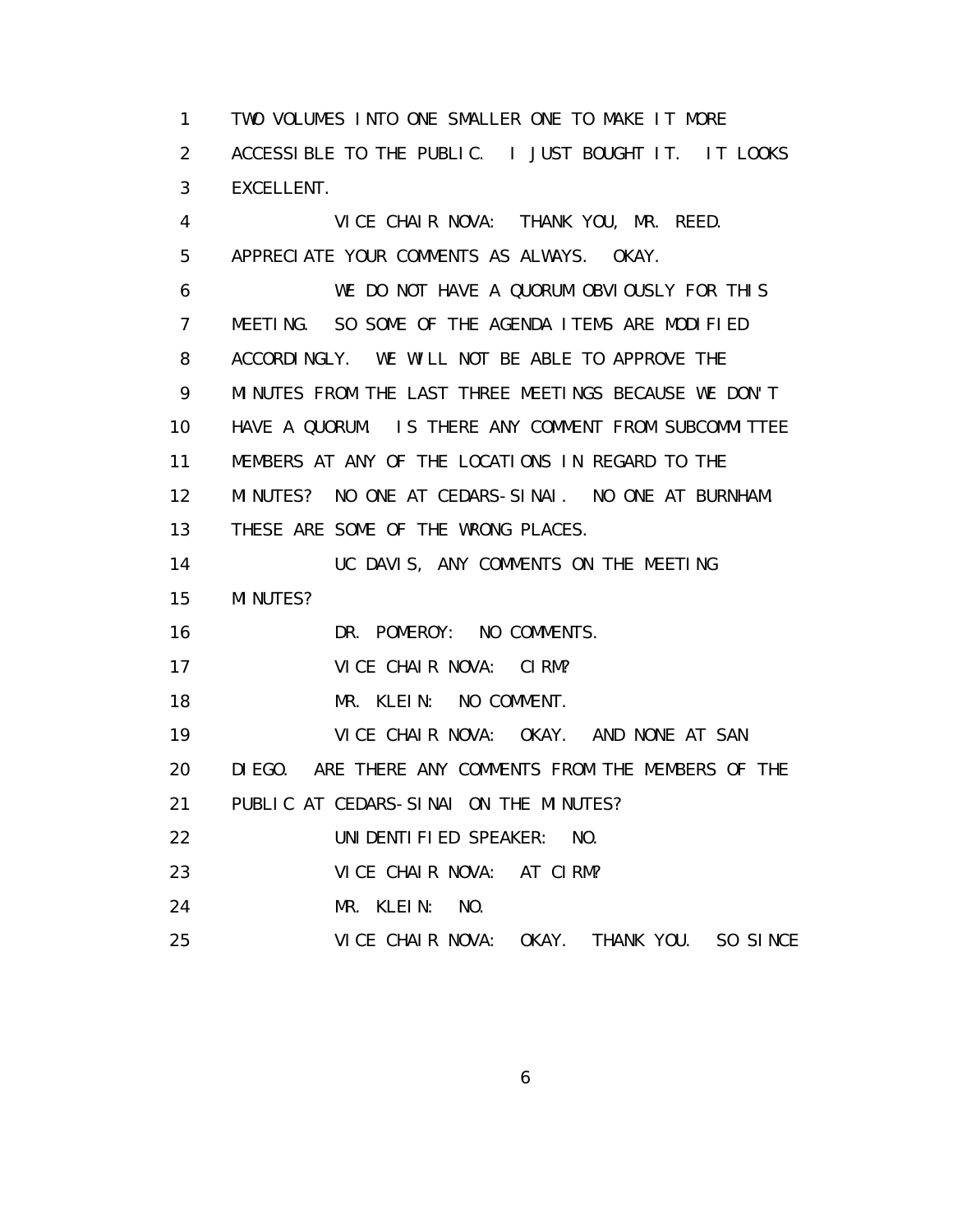1 THERE'S NO QUORUM, WE'LL WAIT TO REVIEW THE MINUTES AT 2 THE NEXT GOVERNANCE SUBCOMMITTEE MEETING.

 3 I'D LIKE TO MOVE TO THE NEXT AGENDA ITEM, 4 CONSIDERATION OF POLICY FOR REMOVAL OF WORKING GROUP 5 MEMBERS. I'D LIKE TO ASK SCOTT IF HE WOULD WALK US 6 THROUGH THIS ITEM.

 7 MR. TOCHER: IN PROP 71, THE ACT EMPOWERS THE 8 BOARD TO CREATE POLICIES, GOVERNING POLICIES, REGARDING 9 THE WORKING GROUPS. THERE IS -- THERE'S A DESCRIPTION 10 IN THE ACT FOR APPOINTMENT OF WORKING GROUP MEMBERS, 11 BUT AS YET THERE IS NO POLICY OR PROCEDURE SET UP IN 12 THE EVENT THAT WORKING GROUP MEMBERS SHOULD BE REMOVED. 13 THEREFORE, STAFF HAS PREPARED A DRAFT FOR THE 14 SUBCOMMITTEE'S CONSIDERATION AND FOR THE ICOC'S 15 ULTIMATE CONSIDERATION THAT ESTABLISHES A PROCESS FOR 16 REMOVING THE WORKING GROUP MEMBERS.

17 IT'S DIVIDED INTO FOUR SECTIONS. THE FIRST 18 OF WHICH PROVIDES THE GROUNDS FOR WHICH A MEMBER OF ANY 19 OF THE THREE WORKING GROUPS MAY BE REMOVED FOR CAUSE. 20 THESE SEVEN ITEMS ARE THE GROUNDS FOR THAT REMOVAL, 21 WHICH WOULD BE CONSIDERED BY THE PRESIDENT OF CIRM IN 22 SECTION II. THESE GROUNDS ARE COMPILED FROM VARIOUS 23 GOVERNMENT CODE PROVISIONS THAT APPLY TO GOVERNMENT 24 OFFICIALS AT VARIOUS LEVELS, FROM OTHER GOVERNING BOARD 25 DOCUMENTS, FROM ENTITIES WITHIN THE STATE SUCH AS THE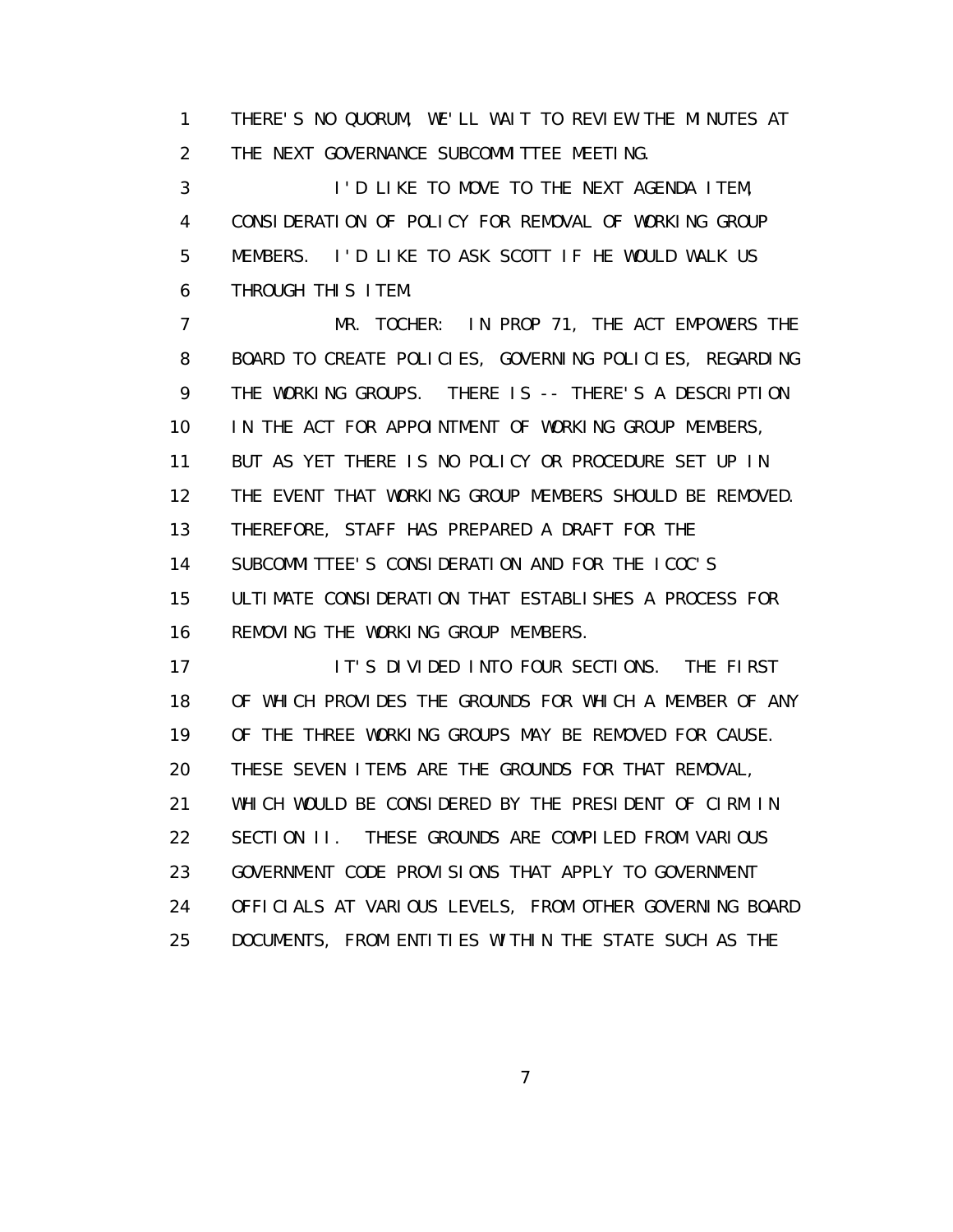1 STATE BAR, AS WELL AS CONSIDERATION OF THE UNIQUE 2 CIRCUMSTANCES OF CIRM.

 3 THE PROCEDURE FOR SUSPENSION IS DESCRIBED IN 4 THE SECOND SECTION. BASICALLY IF THE PRESIDENT 5 BELIEVES THAT ANY OF THE GROUNDS MAY BE AT ISSUE HERE 6 FOR A WORKING GROUP MEMBER, THE PRESIDENT MAY SUSPEND 7 THAT MEMBER OF THE WORKING GROUP, AND THAT SUSPENSION 8 SHALL REMAIN IN EFFECT UNTIL TERMINATED BY THE 9 PRESIDENT, THE MEMBER RESIGNS, OR UNTIL THE ICOC HAS 10 CONSIDERED THE PERMANENT REMOVAL OF THE INDIVIDUAL 11 PURSUANT TO PARAGRAPH 4. 12 IN PARAGRAPH 3 THERE IS A SPECIAL PROVISION 13 IN THE EVENT THAT THE WORKING GROUP MEMBER -- LET ME 14 INTERRUPT MYSELF. IS THERE SOMEONE NEW ON THE LINE? 15 UNIDENTIFIED SPEAKER: USC. 16 VICE CHAIR NOVA: WHO IS AT USC, PLEASE? 17 UNIDENTIFIED SPEAKER: NO PUBLIC YET. 18 MS. DUROSS: DR. HENDERSON THERE? 19 UNIDENTIFIED SPEAKER: NO, HE ISN'T. 20 MR. TOCHER: THIS IS SCOTT TOCHER. WE'RE IN 21 THE MIDDLE OF THE STAFF PRESENTATION OF REMOVAL OF THE 22 WORKING GROUP MEMBERS POLICY. AND I WAS JUST 23 DISCUSSING THAT WE'RE ON THE THIRD SECTION OF THAT 24 POLICY. 25 THE POLICY PROVIDES SORT OF AN EXEMPTION FROM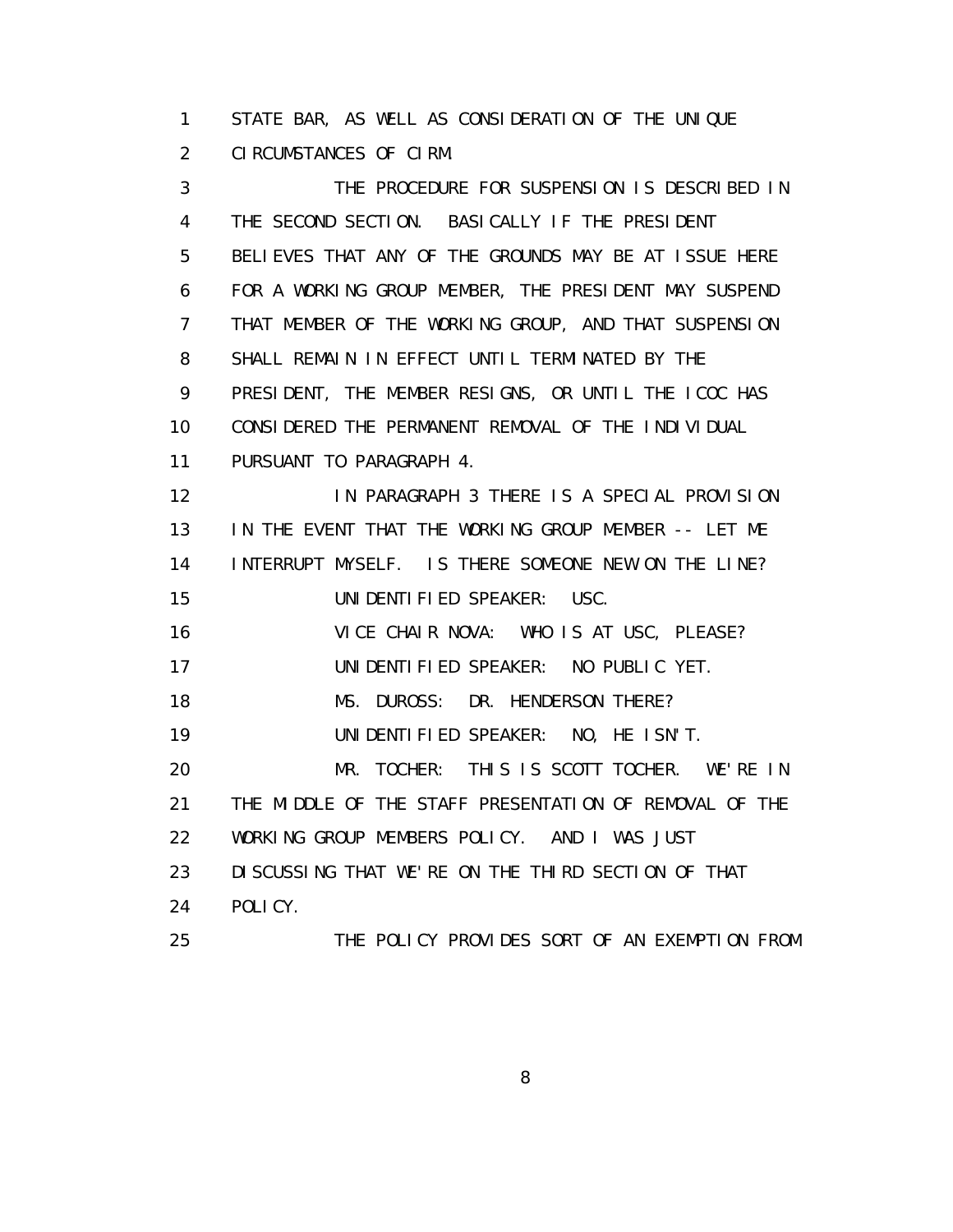1 REMOVAL WHEN THE MEMBER IS ABSENT ON AN EXCUSED ABSENCE 2 THAT HAS BEEN -- I DON'T KNOW IF TENSION IS THE RIGHT 3 WORD, BUT PERMISSION GIVEN FROM THE PRESIDENT, 4 CHAIRPERSON FOR THE WORKING GROUP, AND IT LISTS THE 5 GROUNDS THERE, NOT TO EXCEED SIX MONTHS. 6 AND THEN FINALLY, THE PROCEDURE FOR ACTUAL 7 REMOVAL IS IN SECTION IV, WHICH ENTAILS THE 8 CONSIDERATION BY THE ICOC AFTER NOTICE TO THE WORKING 9 GROUP MEMBER. THE ICOC WILL CONSIDER THE GROUNDS AND 10 THE RECOMMENDATION OF THE PRESIDENT ON WHETHER TO 11 REMOVE THE WORKING GROUP MEMBER. AND THE ICOC AT THAT 12 POINT WILL VOTE AS TO WHETHER TO REMOVE THE WORKING 13 GROUP MEMBER. 14 AND THAT'S THE POLICY. 15 VICE CHAIR NOVA: GREAT. APPRECIATE THAT, 16 SCOTT. ARE THERE ANY COMMENTS FROM SUBCOMMITTEE 17 MEMBERS ON SCOTT'S PRESENTATION AT ANY OF THE FIVE 18 LOCATIONS? CEDARS-SINAI STILL DOES NOT HAVE ANY 19 COMMITTEE MEMBERS; IS THAT CORRECT? NONE AT GENOPTIX. 20 CLAIRE AT DAVIS? 21 DR. POMEROY: I JUST HAVE A COUPLE OF 22 QUESTIONS FOR CLARIFICATION. I UNDERSTAND THAT THIS IS 23 REMOVAL OF WORKING GROUP MEMBERS IF THERE'S A CONCERN. 24 DO WE HAVE ELSEWHERE DELINEATED HOW A WORKING GROUP 25 MEMBER MIGHT JUST CHOOSE TO PERMANENTLY RESIGN? YOU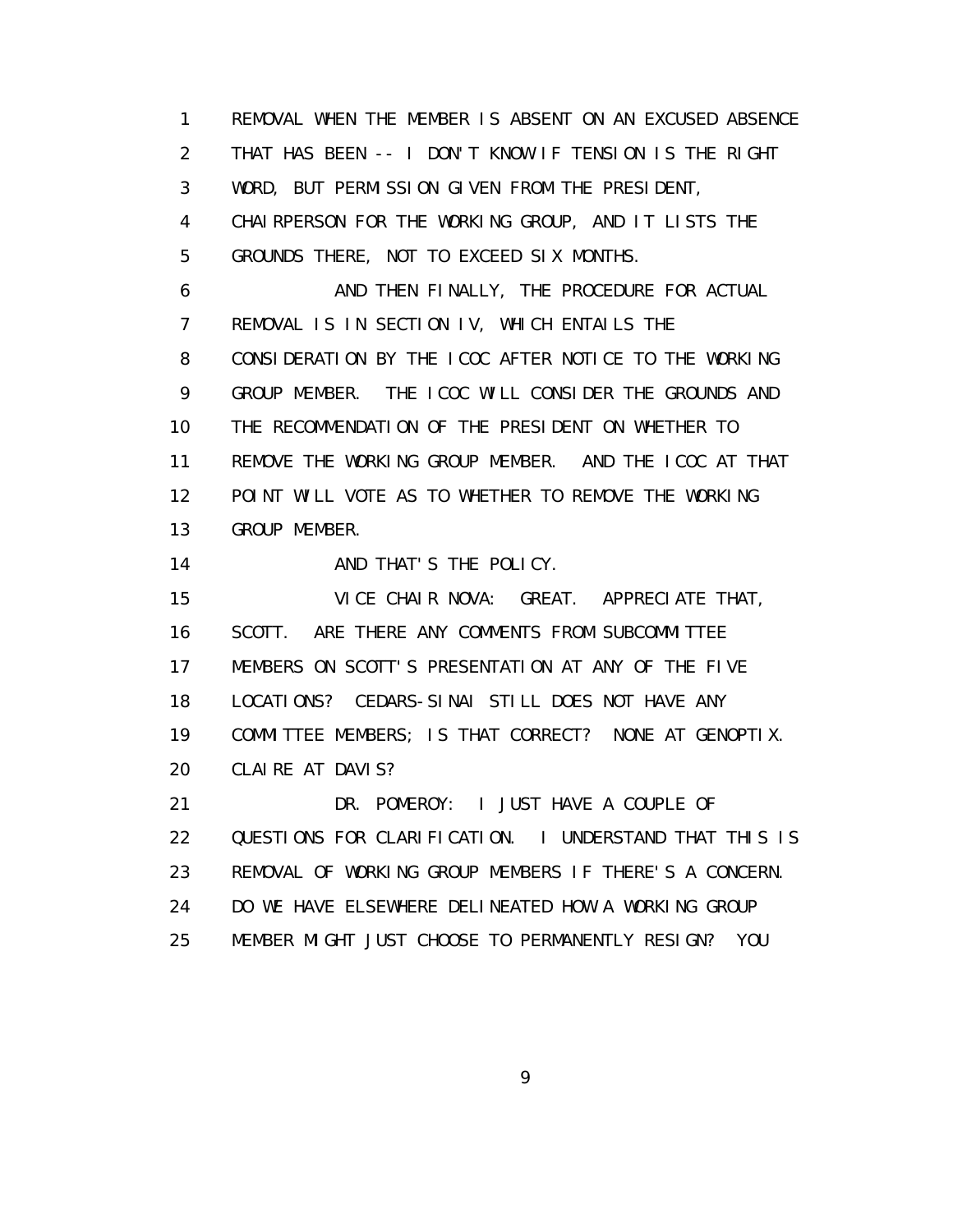1 HAVE THE LEAVE OF ABSENCE, BUT I GUESS I'M A LITTLE 2 UNCLEAR ON WHAT HAPPENS WHEN SOMEONE JUST STEPS DOWN 3 AND IN BOTH CASES, WHETHER THEY'RE REMOVED OR STEP 4 DOWN, WHAT THE PROCEDURE IS FOR APPOINTING A 5 REPLACEMENT. IS THAT DEALT WITH IN A SEPARATE POLICY? 6 MR. TOCHER: I DON'T BELIEVE WE HAVE A 7 SPECIFIC POLICY WHEN A MEMBER RESIGNS. I THINK IT'S 8 JUST BEEN -- I THINK IT'S HAPPENED MAYBE ONCE OR 9 PERHAPS -- 10 MR. KLEIN: AMY DUROSS, YOU ARE AWARE OF THIS 11 PARTICULAR PROVISION THAT WENT INTO EFFECT BEFORE SCOTT 12 GOT HERE. WHY DON'T YOU DISCUSS THAT? 13 MS. DUROSS: IF THERE'S A RESIGNATION OF A 14 WORKING GROUP MEMBER, ESSENTIALLY THE WORKING GROUP 15 MEMBER COMMUNICATES THAT TO THE CHAIR OF THE WORKING 16 GROUP. AND THEN THE ORIGINAL SEARCH SUBCOMMITTEE OF 17 THE BOARD RECONVENES AND GOES THROUGH THE PROCESS OF 18 APPOINTING A REPLACEMENT MEMBER. 19 DR. POMEROY: DO WE HAVE THAT WRITTEN DOWN IN 20 A POLICY SOMEWHERE THAT WE'VE APPROVED? 21 MS. DUROSS: NOT TO MY KNOWLEDGE. 22 MR. KLEIN: THERE IS A BOARD RESOLUTION THAT 23 IDENTIFIED AND CREATED THE SEARCH SUBCOMMITTEE, AND 24 THERE ARE REPORTS TO THE BOARD ON THAT PROCEDURE. WE 25 NEED TO -- THE BOARD CONFIRMED THE PRIOR USE OF THAT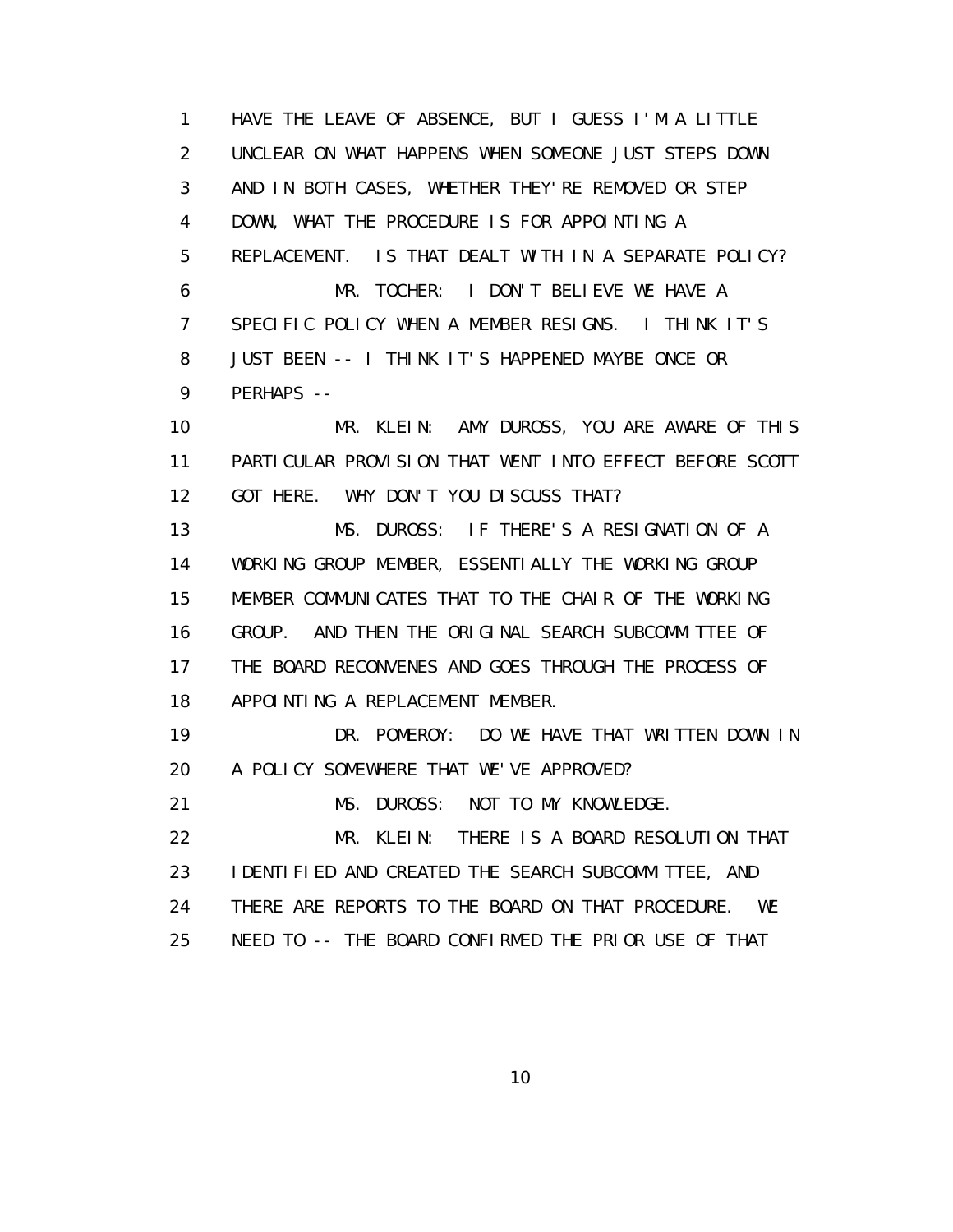1 PROCEDURE BY THE SUBCOMMITTEE, BUT LET'S LOOK AT IT AND 2 SEE IF IT NEEDS TO BE FURTHER FORMALIZED OR WHETHER 3 THERE WAS A FORMAL VOTE ON CONTINUING THAT PROCEDURE IN 4 THE FUTURE. 5 DR. POMEROY: THAT WOULD BE GREAT. 6 VICE CHAIR NOVA: GREAT. THANK YOU, CLAIRE. 7 IS DR. HENDERSON AT USC? 8 UNIDENTIFIED SPEAKER: NO, HE IS NOT. HE IS 9 IN DEPOSITION THIS MORNING. 10 VICE CHAIR NOVA: THERE ARE NO MEMBERS FROM 11 THE PUBLIC THERE EITHER; IS THAT CORRECT? 12 UNIDENTIFIED SPEAKER: THAT'S CORRECT. 13 VICE CHAIR NOVA: THANK YOU. ANY COMMENTS 14 FROM CIRM? 15 MR. KLEIN: I WOULD JUST SAY THAT I THINK 16 THAT TO THE EXTENT WE ADDRESS ALL OF THESE PROCEDURES 17 PUBLICLY, AS WE ARE HERE IN THE GOVERNANCE SUBCOMMITTEE 18 AND AT THE BOARD, AND FORMALIZE EACH OF THESE 19 PROCESSES, AS WE HAVE THE STANDARDS, WE BUILD A BETTER 20 UNDERSTANDING FOR THE PUBLIC AND THE LEGISLATIVE 21 COMMUNITY, THE CONSTITUTIONAL OFFICERS OF OUR 22 PROCEDURES, THE OBJECTIVE BASIS OF OUR ACTIONS, AND IT 23 HELPS TO HAVE REALLY EFFECTIVE TRANSPARENCY IN OUR 24 OPERATIONS. 25 VICE CHAIR NOVA: TERRIFIC. I AGREE. ARE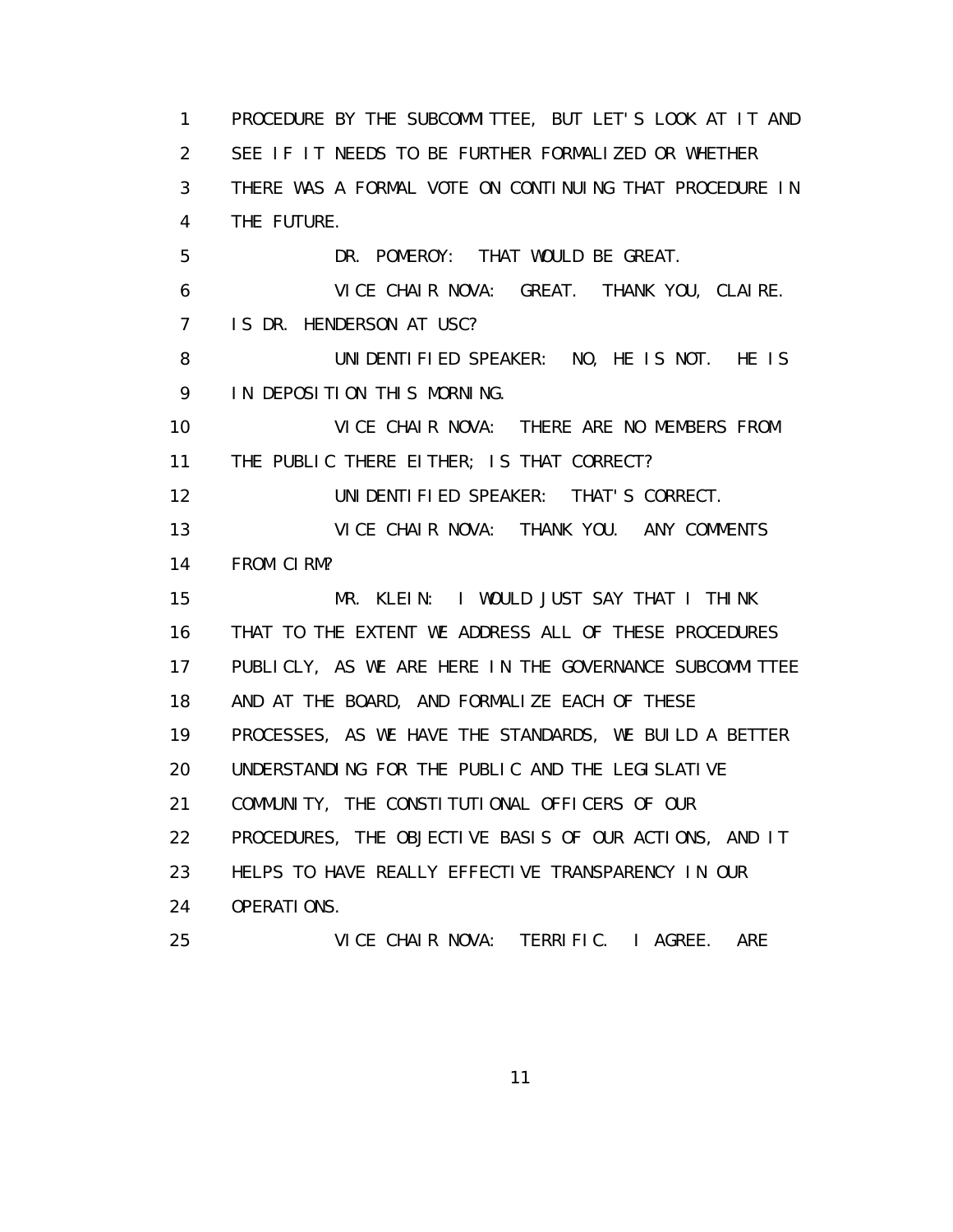1 THERE ANY COMMENTS FROM MEMBERS OF THE PUBLIC AT 2 CEDARS-SINAI?

 3 MR. SIMPSON: LET ME GET A LITTLE CLOSER TO 4 THE MICROPHONE. THIS IS JOHN SIMPSON FROM THE 5 FOUNDATION FOR TAXPAYER AND CONSUMER RIGHTS. THE 6 POLICIES LOOK VERY GOOD AS FAR AS THEY GO, BUT I DO 7 HAVE ONE QUESTION. AND THAT REVOLVES AROUND THE IDEA 8 OF WHETHER YOU OUGHT NOT INCLUDE IN THIS SOME SORT OF 9 PROVISION FOR A PRESS RELEASE WHEN SOMEONE RESIGNS OR 10 IS SUSPENDED. IN THE RECENT CASE OF JOSE CIBELLI, WHO 11 STEPPED DOWN VOLUNTARILY, THE ONLY MENTION OF THAT WAS 12 A FOOTNOTE ON THE PAGE. AND IT DOES SEEM THAT IF 13 SOMEONE DOES STEP DOWN, THERE SHOULD BE NOTIFICATION 14 ABOUT IT.

 15 YOU DO PUT OUT VERY GOOD PRESS RELEASES. THE 16 RELEASE, FOR INSTANCE, THAT'S POSTED TODAY ABOUT THE 17 UPCOMING STANDARDS COMMITTEE IS EXCELLENT AND FULL OF 18 BACKGROUND AND TELLS EVERYBODY EVERYTHING THEY NEED TO 19 KNOW. WHEN A WORKING GROUP MEMBER VOLUNTARILY RECUSES 20 HIMSELF, TO MENTION THAT MERELY IN A FOOTNOTE ON THE 21 SITE SEEMS A LITTLE BIT INADEQUATE.

 22 MR. KLEIN: TINA, IF I COULD -- THIS IS BOB 23 KLEIN. IF I COULD COMMENT.

24 VICE CHAIR NOVA: PLEASE, BOB.

25 MR. KLEIN: I THINK THAT THIS IS SOMETHING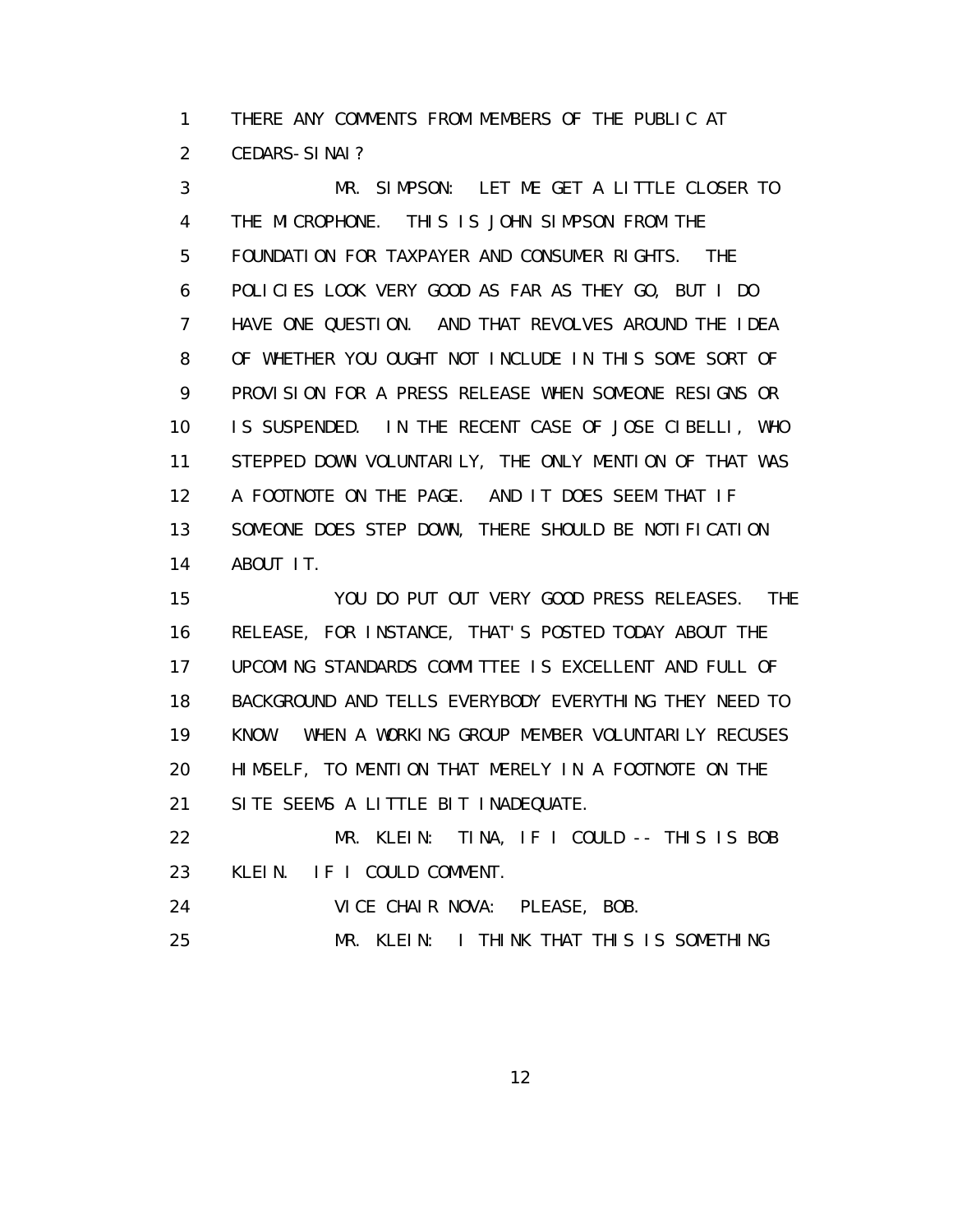1 THAT WE SHOULD RAISE WITH DR. HALL FOR HIS EVALUATION. 2 AND WHEN HE MAKES A PRESENTATION TO THE BOARD ON THIS 3 ITEM, HE COULD ADDRESS THAT ISSUE. 4 VICE CHAIR NOVA: OKAY. ANY COMMENTS FROM 5 THE PUBLIC AT CIRM? 6 MR. REED: DON REED. I WOULD JUST DISAGREE 7 WITH THE PREVIOUS CALLER. I THINK THAT THE MINOR 8 NOTIFICATION IS ALL THAT WAS REQUIRED. THE PERSON 9 REQUESTED A TEMPORARY INACTIVITY, AND THAT WAS 10 MENTIONED. ALL THAT NEEDS TO BE DONE, IN MY OPINION. 11 VICE CHAIR NOVA: THANK YOU, MR. REED. SO WE 12 WILL NOT BE VOTE ON THIS SINCE WE DON'T HAVE A QUORUM, 13 BUT I THINK FROM THE COMMENTS, I THINK THERE IS A 14 STRONG ENOUGH SENSE OF THE SUBCOMMITTEE TO RECOMMEND 15 THESE CHANGES TO THE ICOC. 16 ANY COMMENTS ON MAKING THAT RECOMMENDATION 17 FROM ANY SUBCOMMITTEE MEMBER? 18 MR. KLEIN: WHAT WE'RE TALKING ABOUT, TINA, 19 IS BASED UPON THE DISCUSSION, A GENERAL RECOMMENDATION 20 WITH SPECIFICALLY NOTING IT WAS WITHOUT A VOTE BECAUSE 21 WE LACK THE QUORUM. 22 VICE CHAIR NOVA: CORRECT. 23 MR. KLEIN: SO THIS IS A SENSE OF THE 24 COMMITTEE THAT YOU ARE CONVEYING. 25 VICE CHAIR NOVA: THAT'S CORRECT.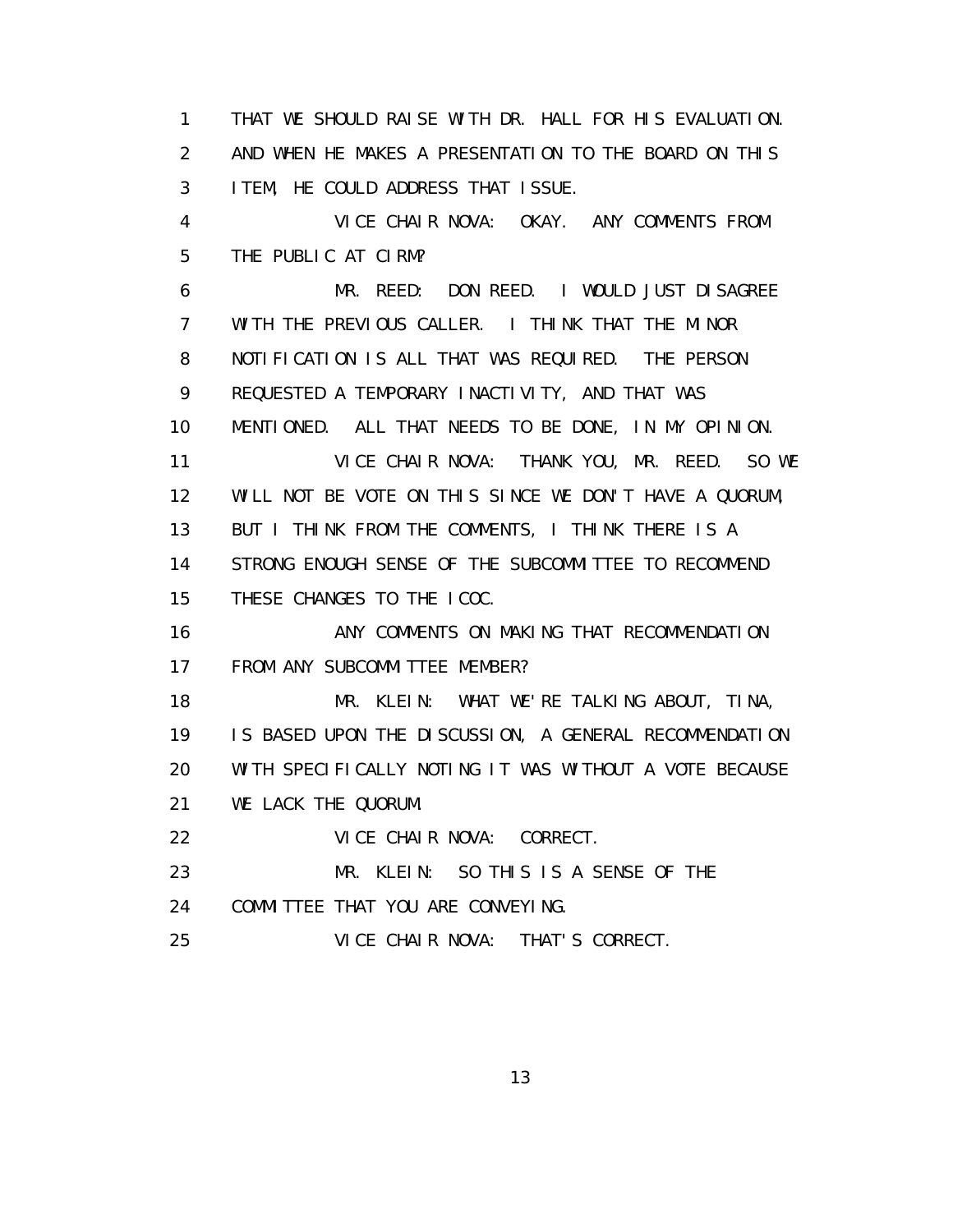1 MR. KLEIN: I CERTAINLY AGREE WITH THE 2 CONCLUSION, AND I BELIEVE IT'S A VERY BENEFICIAL AND 3 EFFECTIVE ADDITION TO OUR PROCEDURES. 4 VICE CHAIR NOVA: THANK YOU FOR THE 5 CLARIFICATION, BOB. I COMPLETELY AGREE WITH YOU. DR. 6 POMEROY. 7 DR. POMEROY: I WOULD JUST ECHO THAT I 8 SUPPORT FORWARDING THIS TO THE ENTIRE ICOC. I WOULD 9 ALSO REQUEST THAT MY COMMENTS ABOUT CLARIFYING THE 10 PROCEDURES FOR RESIGNATION AND REAPPOINTMENT BE 11 INCLUDED AS A COMMENT AND THE CONCEPT OF DR. HALL 12 ADDRESSING THAT BE MENTIONED AS WELL. 13 VICE CHAIR NOVA: I AGREE. WE'LL MAKE SURE 14 THAT'S INCLUDED. THANK YOU. OKAY. 15 THE NEXT AGENDA ITEM, CONSIDERATION OF UPDATE 16 ON CONTRACTS. AND, ALEX, WILL YOU PLEASE WALK US 17 THROUGH THE FIFTH ITEM? 18 MS. DEGG-CAMPE: THIS IS ALEXANDRA. WE HAVE 19 PROVIDED YOU A CONTRACTS AND INTERAGENCY AGREEMENT 20 REPORT. IT IS A TYPICAL REPORT SUBMITTED TO THE 21 GOVERNANCE COMMITTEE IN THE PAST. THE INFORMATION ON 22 THE REPORT IS FOR INFORMATION PURPOSES ONLY. ALL NEW 23 AND AMENDED CONTRACTS LISTED ARE WITHIN THE DELEGATION 24 OF AUTHORITY GRANTED TO THE PRESIDENT OF CIRM BY THE 25 ICOC. AND AT THIS TIME THERE ARE NO CONTRACTS THAT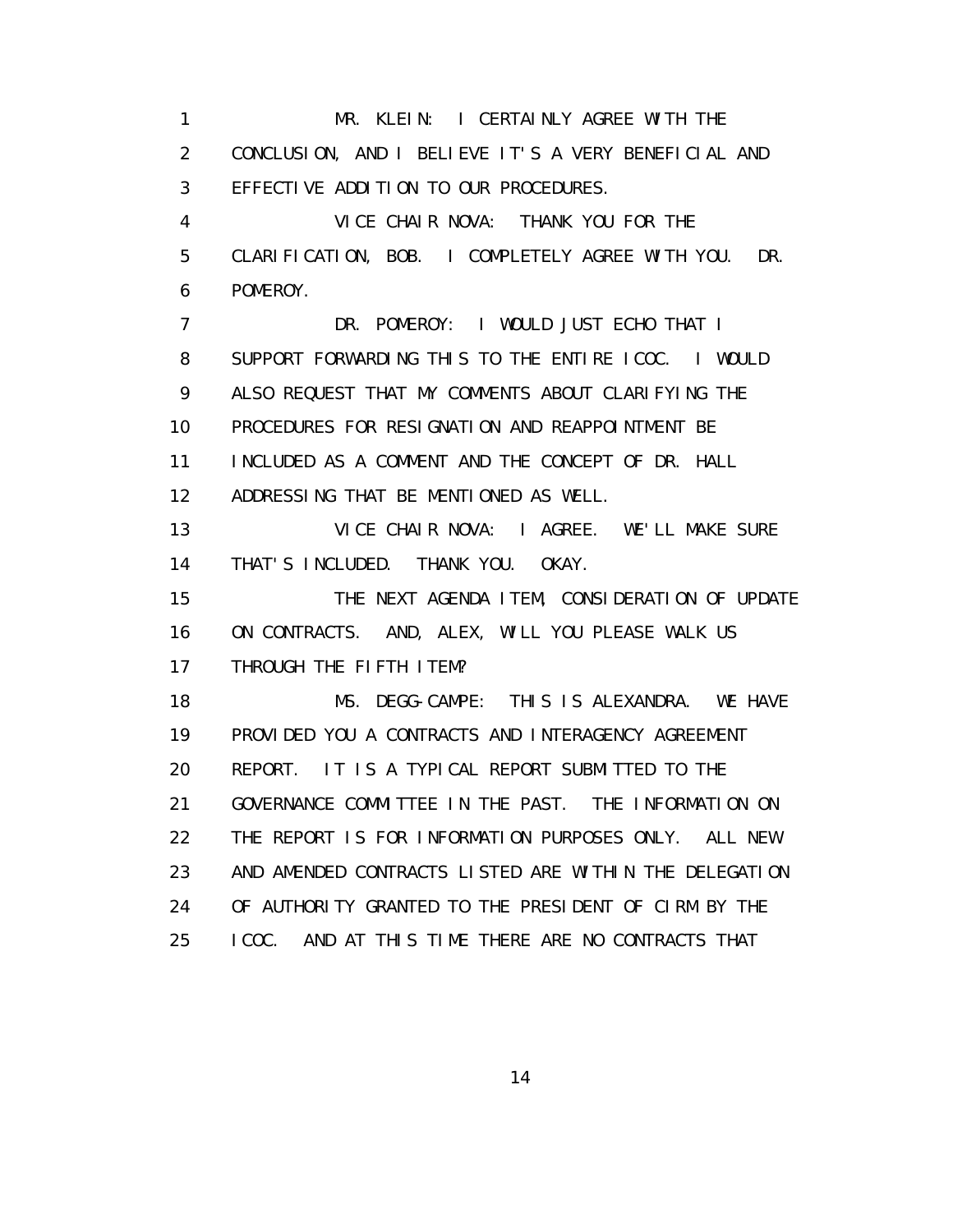1 REQUIRE ICOC OR GOVERNANCE COMMITTEE APPROVAL.

 2 WHAT I WILL DO IS I'LL WALK THROUGH THE 3 REPORT AND WILL ASK FOR WHATEVER ADDITIONAL QUESTIONS 4 WE HAVE ESSENTIALLY AT THE END.

 5 STATUS OF EXECUTIVE CONTRACTS AND INTERAGENCY 6 AGREEMENTS. NEW AND AMENDED INTERAGENCY AGREEMENTS, 7 THERE'S A NO COST EXTENSION TO THE STATE CONTROLLER'S 8 OFFICE AGREEMENT WE HAVE THROUGH JUNE 30TH, 2006.

 9 WITH REGARDS TO NEW OR AMENDED THIRD-PARTY 10 CONTRACTS THAT ARE LESS THAN 100,000, WHICH ARE SUBJECT 11 TO APPROVAL BY THE PRESIDENT, WE DO HAVE A CONTRACT 12 WITH NIELSEN MERKSAMER. IT IS A CONTRACT TO PROVIDE 13 LEGAL SERVICES AND REPRESENTATION OF CIRM WITH THE 14 CALIFORNIA STATE LEGISLATURE, ADMINISTRATION, AND 15 CONSTITUTIONAL OFFICERS TO PROTECT AND PROMOTE THE 16 INTERESTS OF CIRM.

17 THE CONTRACT FINANCIAL AGREEMENT IS \$7500 PER 18 MONTH FOR THREE MONTHS WITH THE POTENTIAL OF A 19 ONE-MONTH EXTENSION, AND IT BEGAN THIS PAST MONDAY ON 20 JANUARY 23D.

21 NEXT ONE IS THE LEXIS NEXIS CONTRACT. THIS 22 IS A CURRENT CONTRACT WHICH WILL EXPIRE 2/24. WE ARE 23 EXTENDING IT THROUGH JUNE 30, 2006. IT PROVIDES 24 ELECTRONIC LEGAL LIBRARY SERVICES FOR CIRM AND IS USED 25 ON A DAILY BASIS. THE TOTAL CONTRACT AMOUNT EXTENSION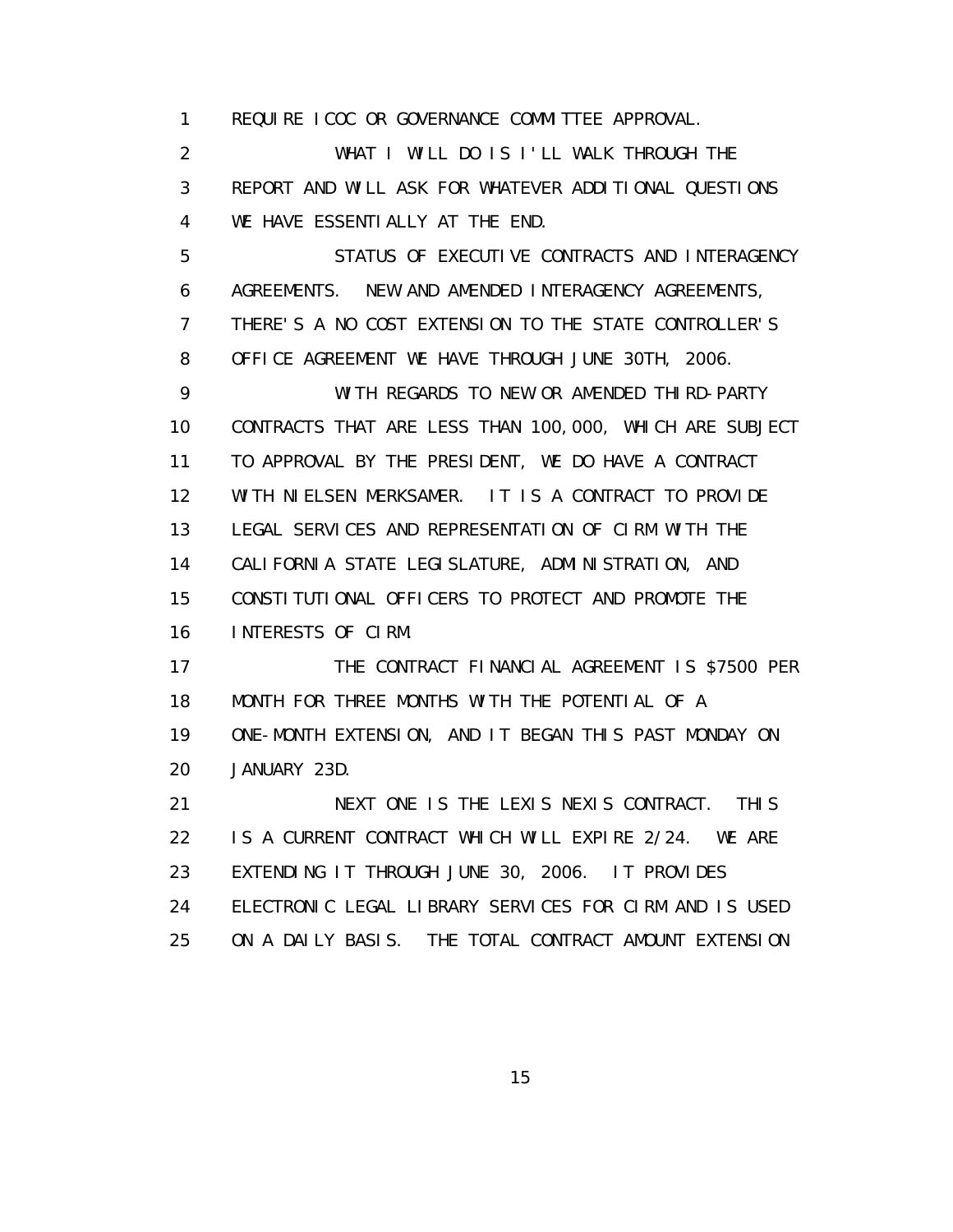1 THROUGH JUNE 30TH IS \$540. AND BY THE WAY, THIS 2 CONTRACT IS A MASTER SERVICE AGREEMENT WITH THE 3 DEPARTMENT OF GENERAL SERVICES.

 4 NEXT CONTRACT IS A GRANTS MANAGEMENT. WE'RE 5 UPDATING YOU HERE. CIRM HAS EXTENDED NO-COST 6 EXTENSIONS THROUGH JUNE 30, 2006, FOR FOUR INDEPENDENT 7 CONTRACTORS: CONSTANCE ATWELL, LMI, DIANA WATSON, A 8 CORRECTION, IT SHOULD BE PATRICIA OLSON, NOT PAM OLSON. 9 IN ADDITION, CONSTANCE ATWELL CONTRACT MAXIMUM WAS 10 REDUCED BY \$40,000 TO A MAXIMUM OF 30,000 DUE TO 11 BUDGETARY ISSUES. 12 NEXT WE HAVE THE SCIENTIFIC CONFERENCE REPORT 13 PREPARATION. KELLY LAMARCO'S CONTRACT HAS BEEN 14 EXTENDED THROUGH JUNE 30, 2006, AND IN ADDITION HAS HAD 15 NO ADDITIONAL COST ADDED TO IT. 16 THE NEXT ONE IS AN INDEPENDENT CPA REQUEST. 17 WE HAVE GONE OUT FOR REQUESTS FOR PROPOSAL TO FIVE 18 CERTIFIED PUBLIC ACCOUNTING FIRMS REQUESTING BIDS TO 19 PROVIDE AN AUDIT OF THE FINANCIAL STATEMENTS OF CIRM. 20 THE AUDIT IS REQUIRED BY SECTION 125290.30 OF THE 21 HEALTH AND SAFETY CODE, WHICH STATES THE INSTITUTE 22 SHALL ANNUALLY COMMISSION AN INDEPENDENT FINANCIAL 23 AUDIT OF ITS ACTIVITIES FROM A CERTIFIED PUBLIC 24 ACCOUNTING FIRM, WHICH SHALL BE PROVIDED TO THE STATE

25 CONTROLLER, WHO SHALL REVIEW THE AUDIT AND ANNUALLY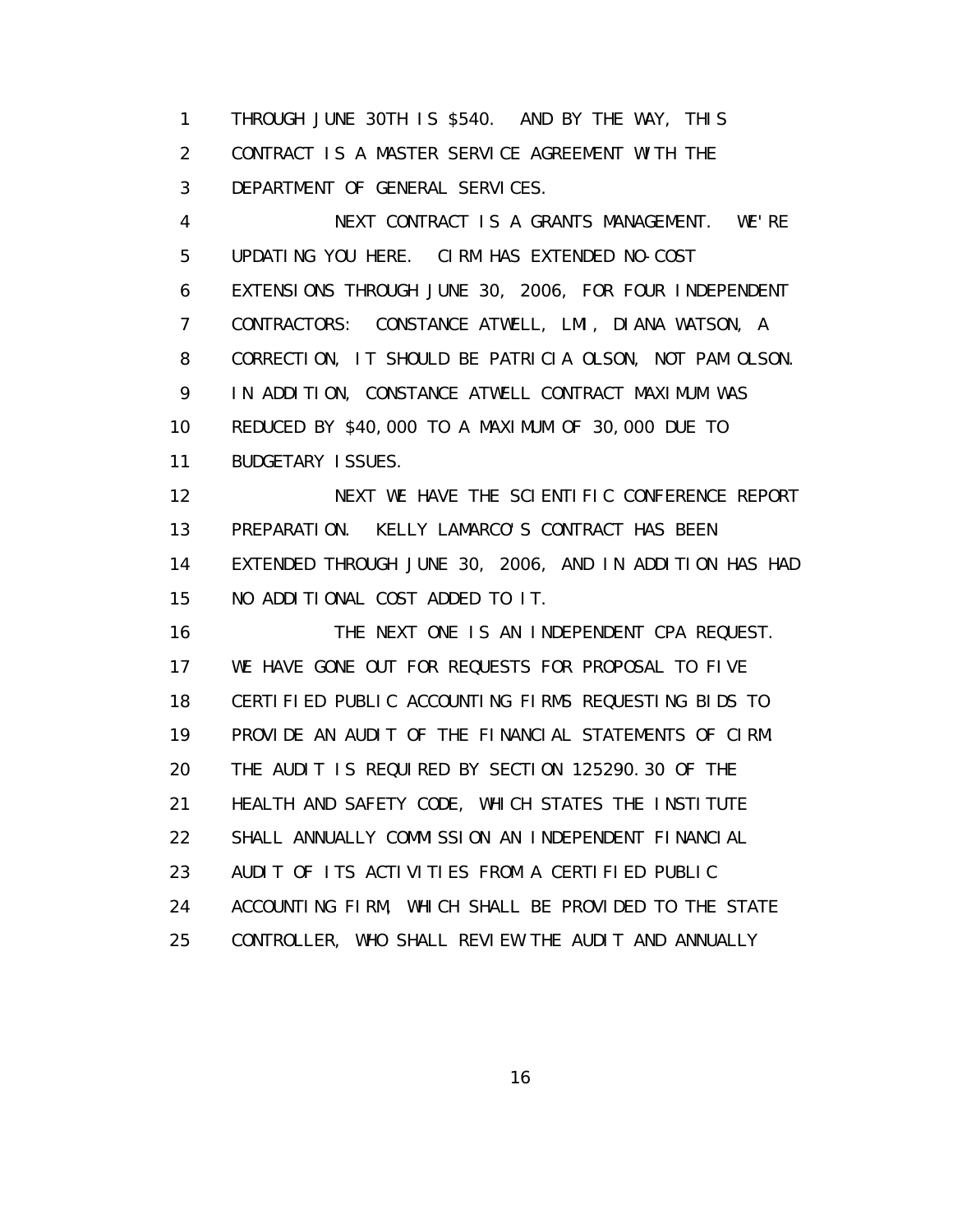1 ISSUE A REPORT OF THAT REVIEW.

 2 THE BIDS WERE DUE ON JUNE 20TH -- I'M 3 SORRY -- ACTUALLY IT WAS JANUARY 24TH. THERE'S AN 4 ERROR THERE, RATHER THAN JANUARY 20TH, AND SERVICES ARE 5 EXPECTED TO BEGIN IN FEBRUARY. THE AMOUNT BUDGETED FOR 6 THIS IS APPROXIMATELY \$50,000. 7 VICE CHAIR NOVA: I'M SORRY. THE BIDS HAVE 8 BEEN RECEIVED? 9 MS. DEGG-CAMPE: CORRECT. 10 VICE CHAIR NOVA: THANK YOU. 11 MS. DEGG-CAMPE: AND IN ADDITION WE HAVE AN 12 ADDITIONAL CONTRACT FOR LITIGATION SUPPORT. DEPARTMENT 13 OF JUSTICE HAS REQUESTED THAT WE ENTER INTO A 14 THREE-PARTY AGREEMENT WITH DIANA WALKER AND THE 15 DEPARTMENT OF JUSTICE TO OBTAIN DIANA WALKER'S 16 EXPERTISE AND ASSISTANCE IN PREPARING FOR THE TRIAL 17 SCHEDULED FOR FEBRUARY 27, 2006. THE TERM OF THE 18 CONTRACT IS 12/20/05, DECEMBER 20TH, '05, THROUGH JUNE 19 30, 2006, AT A MAXIMUM AMOUNT OF \$45,000. 20 WE WANTED TO NOTE HERE THERE WILL BE AN 21 ADDITIONAL REQUEST THROUGH THE DEPARTMENT OF JUSTICE 22 FOR ANOTHER THREE-PARTY AGREEMENT CONTRACT INVOLVING 23 ORRICK HERRINGTON. AND WE WILL PROVIDE THAT 24 INFORMATION IN THE NEXT GOVERNANCE COMMITTEE MEETING. 25 MS. KLEIN: ALEX, SHOULD THAT READ THAT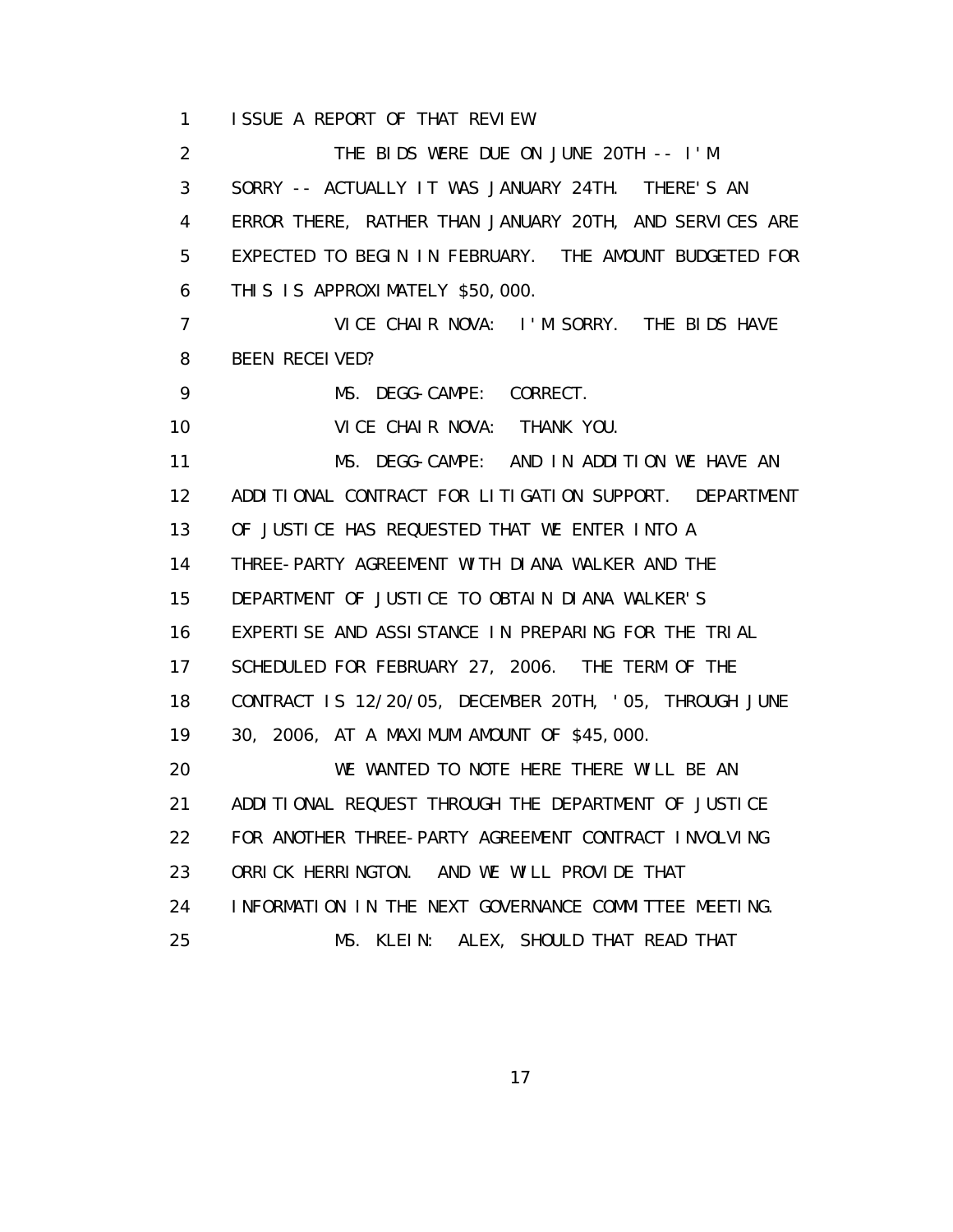1 THIRD-PARTY EXPERT INSTEAD OF THREE-PARTY? 2 MS. DEGG-CAMPE: YES. THANK YOU. 3 FINALLY, THERE ARE NO NEW CONTRACTS, 4 THIRD-PARTY CONTRACTS, EXCEEDING \$100,000, AND THERE 5 ARE NO NEW CONTRACTS EXCEEDING \$250,000. 6 SO AT THIS POINT THERE IS NO ITEMS -- ALL THE 7 REPORTS THAT WE PROVIDED ARE FOR INFORMATION PURPOSES. 8 THE SECOND DOCUMENT THAT WAS PROVIDED TO YOU 9 WAS AN EXCEL SPREADSHEET SIMILAR TO THE EXCEL 10 SPREADSHEETS WE PROVIDED IN THE PAST. THIS ACTUALLY 11 REPRESENTS OUR CURRENT CONTRACTS AND WHERE WE'RE AT 12 WITH REGARD TO FUNDING AND ETC. FOR THEM. THE 13 INFORMATION YOU SEE PROVIDED IS ACTUALLY INFORMATION 14 THROUGH DECEMBER 31, 2005. FOR THE ICOC MEETING IN 15 FEBRUARY, WE WILL HAVE THIS UPDATED THROUGH JANUARY 31, 16 2006. 17 ARE THERE ANY QUESTIONS AT THIS TIME 18 REGARDING THIS REPORT? 19 VICE CHAIR NOVA: ANY COMMENTS FROM 20 SUBCOMMITTEE MEMBERS AT UC DAVIS? 21 UNIDENTIFIED SPEAKER: JUST TO LET YOU KNOW, 22 THIS IS CEDARS-SINAI. DR. KEITH BLACK IS HERE. 23 VICE CHAIR NOVA: THANK YOU VERY MUCH. THANK 24 YOU, DR. BLACK. 25 DR. POMEROY: YES, TINA. THIS IS CLAIRE. I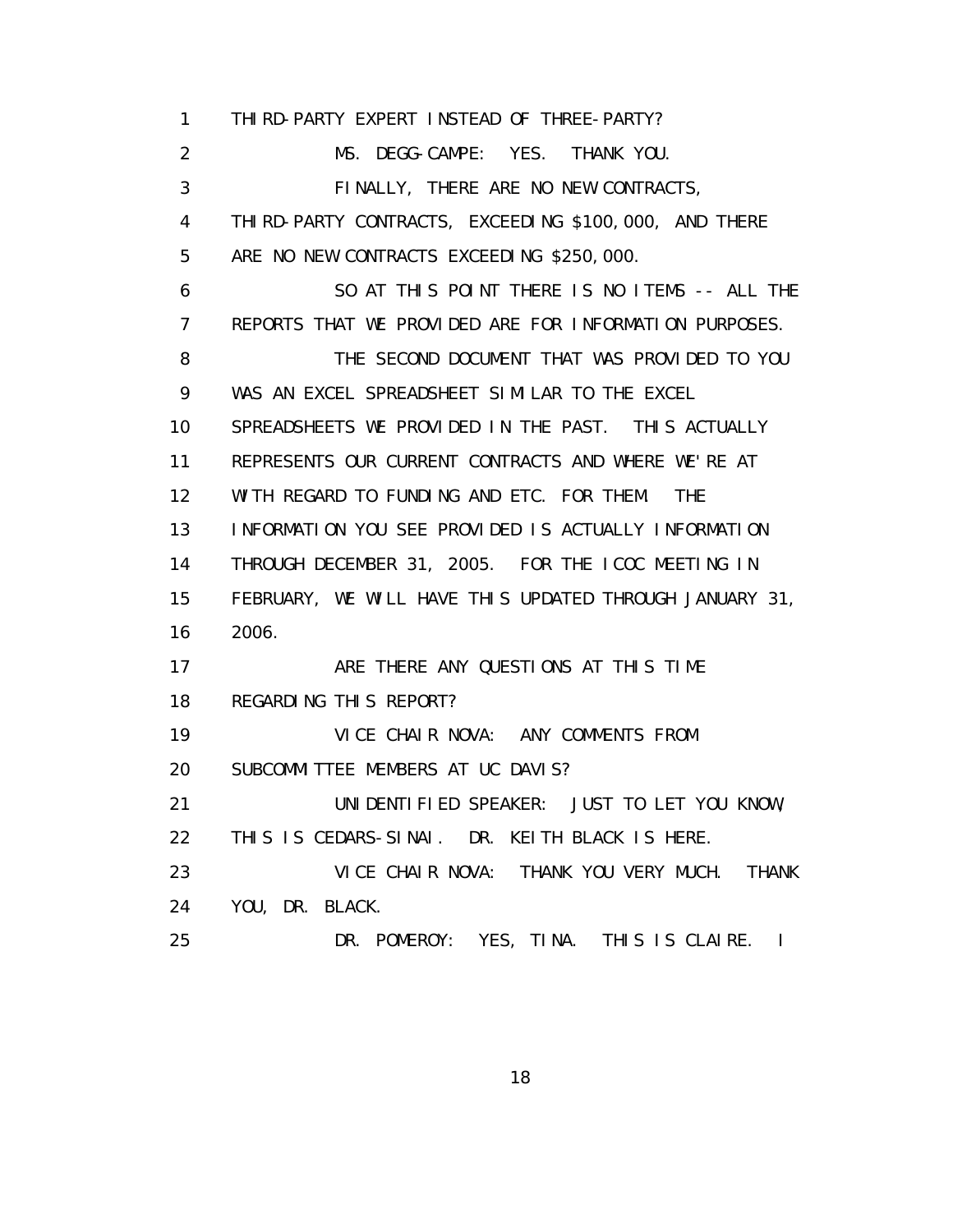1 HAVE JUST A COUPLE OF CLARIFICATION QUESTIONS. I 2 UNDERSTAND WE DON'T HAVE TO APPROVE THESE IN THIS 3 COMMITTEE, BUT ON THE NIELSEN CONTRACT, WHAT DO WE GET 4 FOR THAT \$7500 PER MONTH? ARE THERE HOURS SPECIFIED, 5 DELIVERABLES SPECIFIED? 6 MR. BARNES: THIS IS WALTER BARNES. THIS IS 7 A FLAT-RATE CONTRACT SIMILAR TO OTHER FLAT-RATE 8 CONTRACTS THAT NIELSEN MERKSAMER ENTERS INTO. AND 9 BASICALLY WE GET FULL RANGE OF SERVICES FOR THAT FEE. 10 DR. POMEROY: I GUESS WHAT I'M ASKING IS HOW 11 DO WE KNOW WHAT WE'VE GOTTEN? 12 MR. KLEIN: THIS IS BOB KLEIN. I CAN COMMENT 13 ON THAT. ON THE ANALYSIS FROM LAST YEAR, I BELIEVE IT 14 INVOLVED A DISCOUNT OF ABOUT 25 OR 30 PERCENT BASED 15 UPON THE CONTRACT AMOUNTS, AND THIS AMOUNT THIS YEAR IS 16 LESS THAN LAST YEAR; IS THAT CORRECT, WALTER? 17 MR. BARNES: THAT'S CORRECT. 18 MR. KLEIN: LAST YEAR IT WAS ABOUT 10,000 A 19 MONTH. 20 MR. BARNES: I THINK IT WAS 9,000 A MONTH. 21 MR. KLEIN: NINE THOUSAND A MONTH. SO ON A 22 COMPARATIVE BASIS IN TERMS OF BEING ABLE TO SERVICE THE 23 LEGISLATURE AND CONSTITUTIONAL OFFICERS, THIS IS A 24 20-PERCENT OR 17-PERCENT DISCOUNT FROM LAST YEAR, AND 25 LAST YEAR THE ACTUAL SERVICES COST TO THE FIRM ENDED UP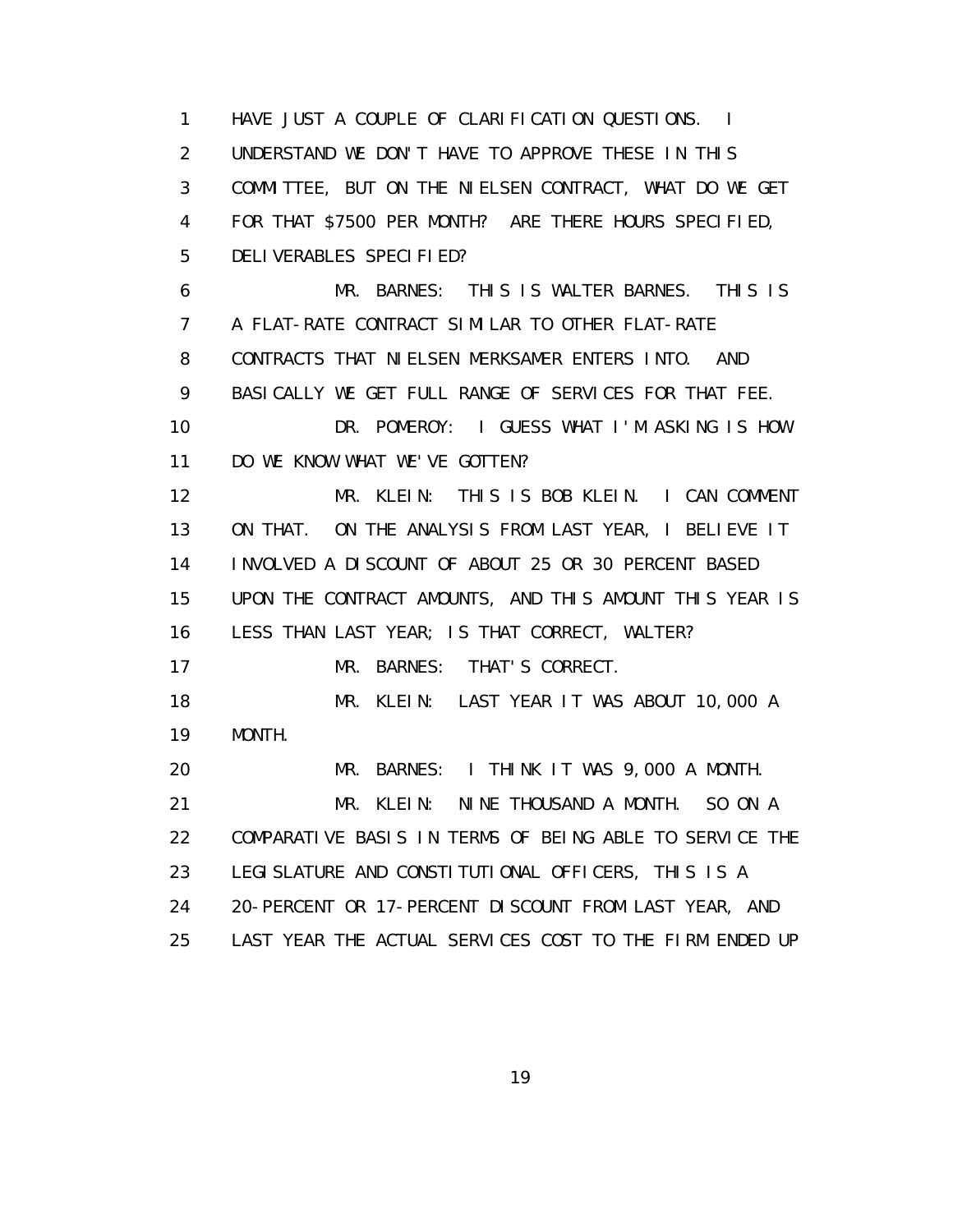1 BEING AT THEIR NORMAL RATES ABOUT 20 PERCENT OR MORE 2 THAN WHAT THEY'RE BILLING AT THOSE HIGHER RETAINER 3 RATES.

 4 DR. POMEROY: I APPRECIATE THAT WE'RE BEING 5 FISCALLY RESPONSIBLE. THAT'S A GOOD THING. BUT WHAT 6 I'M TRYING TO DO IS FIGURE OUT THE EFFICACY OF ANY 7 EXPENDITURE. AND IF WE DON'T HAVE DELIVERABLES, I'M 8 NOT SURE HOW WE'RE GOING TO ASSESS THAT.

 9 MR. KLEIN: IN TERMS OF THE DELIVERABLES, 10 YOU'RE TALKING ABOUT THE DESIGN AND SCOPE OF SERVICES? 11 DR. POMEROY: YEAH. AND HOW WE MONITOR WHAT 12 WE'RE GETTING FOR OUR MONEY.

 13 MR. KLEIN: IT'S MONITORED ACTUALLY MONTHLY 14 AND CAN BE CANCELED AT ANY TIME BASED UPON THE 15 PERFORMANCE LEVELS. BUT THE MEETINGS WITH THE 16 LEGISLATURE, REGULAR COMMUNICATIONS WITH THE 17 LEGISLATURE, REGULAR COMMUNICATIONS WITH THE EXECUTIVE 18 BRANCH, REGULAR COMMUNICATIONS WITH AGENCIES AND OTHER 19 COMMITTEES OF THE LEGISLATURE, SUCH AS SPECIFIC 20 COMMITTEES DEALING WITH HEALTH SERVICES THAT INTERFACE 21 WITH OUR NEEDS, AND THE ABILITY TO RESPOND IN 22 SACRAMENTO IMMEDIATELY, IF WE WERE LOCATED IN 23 SACRAMENTO, WE MIGHT NOT NEED THIS AS MUCH. 24 VICE CHAIR NOVA: DON'T SAY IT, CLAIRE. 25 DR. POMEROY: MY TONGUE IS BEING BITTEN.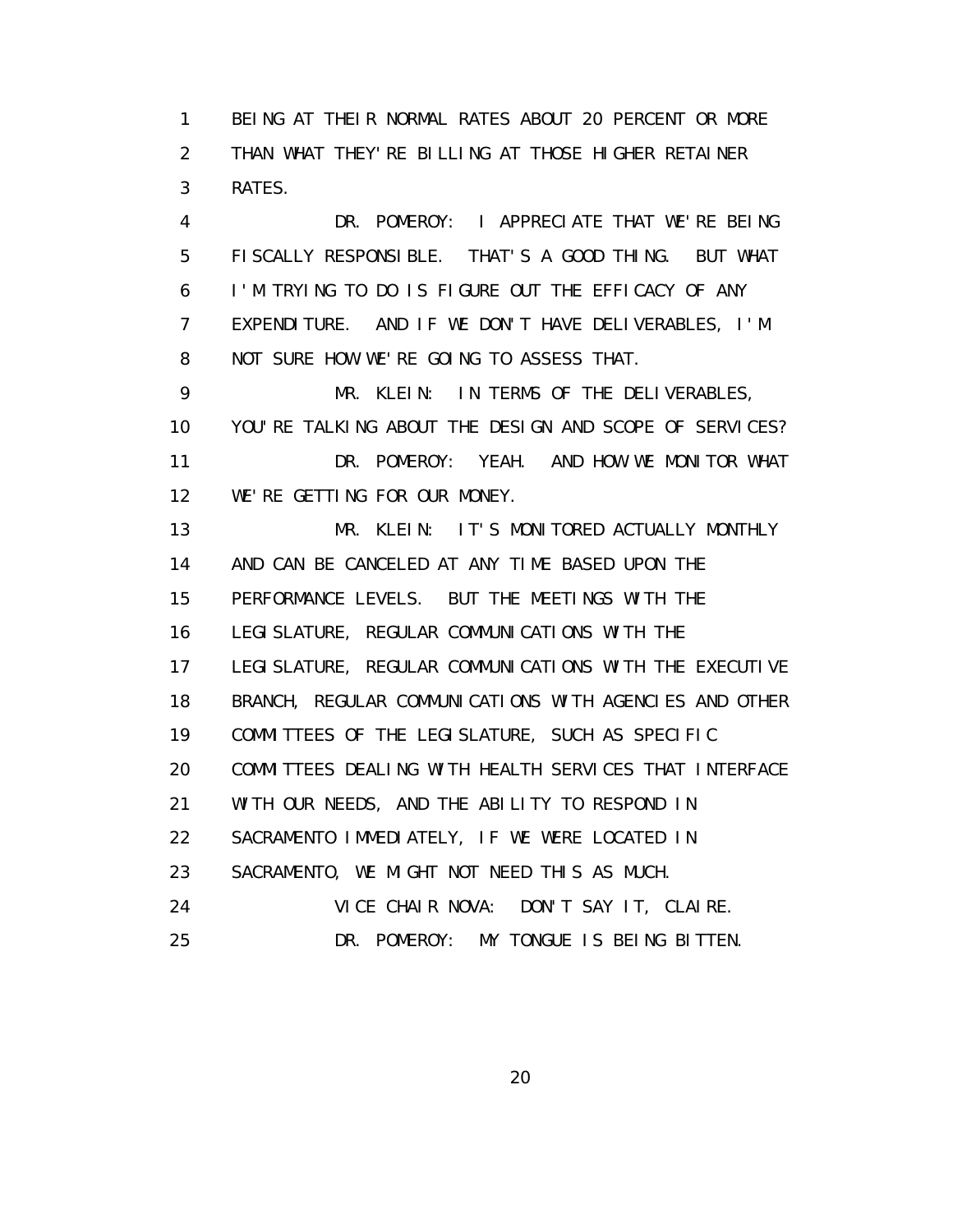1 MR. KLEIN: BUT IF THE LEGISLATURE NEEDS 2 SOMEONE QUICKLY TO COME BEFORE A COMMITTEE, YOU KNOW, 3 WE HAVE, AS YOU ARGUED SO ELOQUENTLY, A 4 THREE-AND-A-HALF TO FOUR-HOUR TIME TO GET UP THERE AND 5 BACK FOR A STAFF MEMBER FOR A TEN-MINUTE PRESENTATION 6 THAT MAY BE INFORMATIONAL. SO WE CAN ALSO REFER YOU TO 7 A NUMBER OF STAFF BRIEFINGS THAT ARE BEING PUT TOGETHER 8 FOR THE LEGISLATURE ON SCIENTIFIC MATTERS WHERE DR. 9 HALL AND KIRK KLEINSCHMIDT ARE MAKING THESE 10 PRESENTATIONS. THEY'VE ALREADY MADE ONE. THEY'RE 11 MAKING ANOTHER GENERAL STAFF PRESENTATION, AND THE 12 COMMUNICATION AND SUPPORT OF THE STAFF OF THE VARIOUS 13 COMMITTEES OF THE LEGISLATURE IS ALSO PART OF THE 14 SERVICES THAT THEY'RE TO BE COVERED. 15 DR. POMEROY: WELL, I WOULD JUST SAY THAT I 16 THINK ALL OF THOSE ARE VERY IMPORTANT THINGS BECAUSE 17 COMMUNICATION BETWEEN CIRM AND THE LEGISLATURE NEEDS TO 18 BE A HIGH PRIORITY FOR US. I WOULD REALLY APPRECIATE, 19 SINCE WE ALL GET ASKED QUESTIONS ABOUT THIS, IF WE 20 COULD AT SOME POINT JUST GET A HALF-PAGE SUMMARY OR 21 WHATEVER IS APPROPRIATE OF THE ACTIVITIES BECAUSE THEN 22 WE CAN TALK TO FOLKS ABOUT WHAT THIS CONTRACT REALLY IS 23 DELIVERING FOR US.

 24 MR. KLEIN: OKAY. I WILL TALK WITH KIRK 25 ABOUT GETTING THAT DRAWN UP RIGHT AWAY.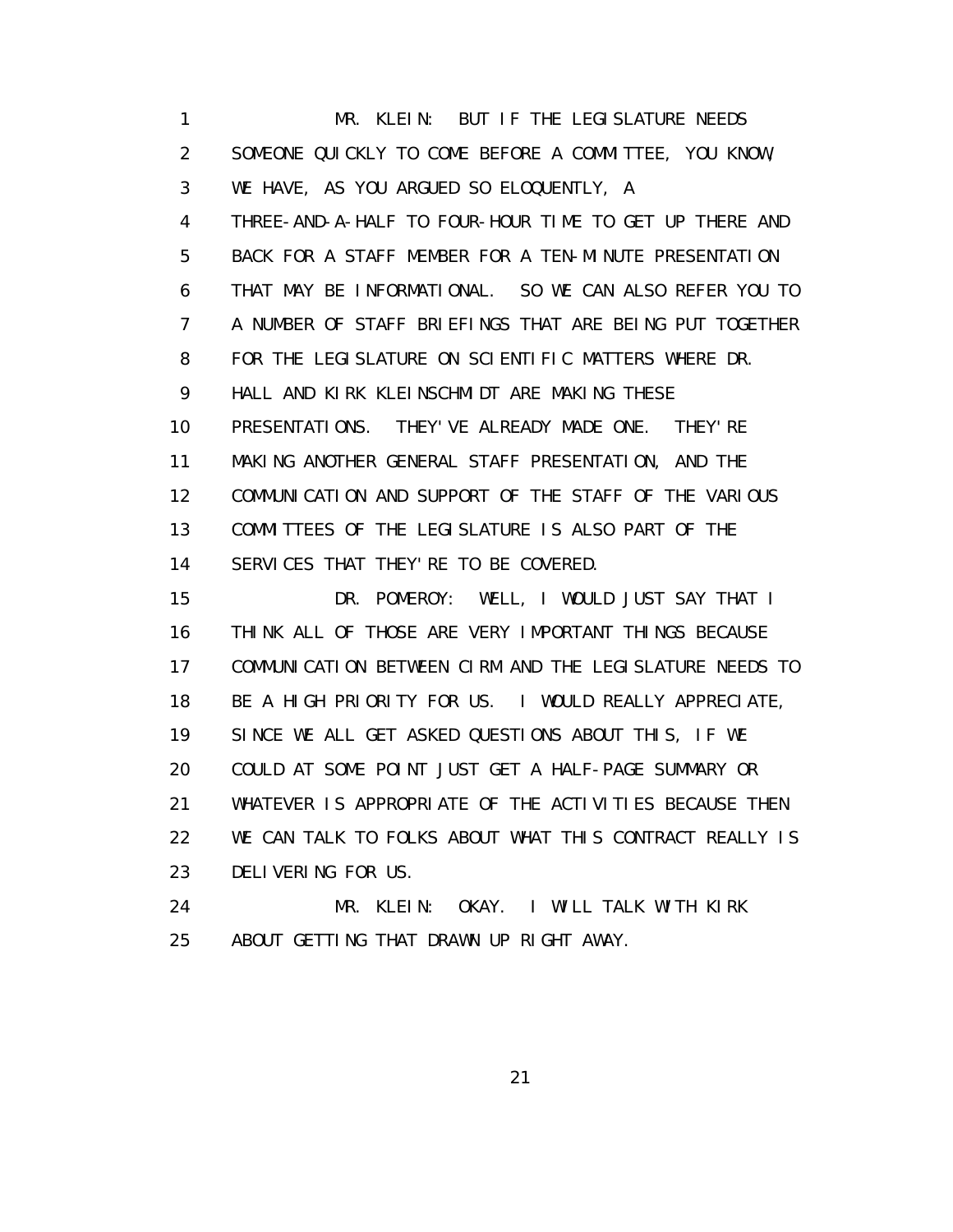1 DR. POMEROY: WONDERFUL. 2 MR. KLEIN: I THINK THAT WOULD BE VERY 3 USEFUL. 4 DR. POMEROY: THANK YOU. 5 VICE CHAIR NOVA: OKAY. ARE THERE ANY OTHER 6 COMMENTS FROM OTHER SUBCOMMITTEE MEMBERS? DR. BLACK? 7 DR. BLACK: NO COMMENT. 8 VICE CHAIR NOVA: ANYONE AT CIRM? OKAY. 9 WHAT ABOUT COMMENTS FROM MEMBERS OF THE PUBLIC AT 10 CEDARS-SINAI? AT CIRM? OKAY. THANK YOU. 11 ALL RIGHT. AMY, WHAT ELSE DO WE NEED TO DO? 12 MS. DUROSS: I THINK THAT'S IT. 13 UNFORTUNATELY WE DON'T HAVE A QUORUM, SO WE CAN'T ADD 14 ANY ADDITIONAL ITEMS. 15 VICE CHAIR NOVA: OKAY. DR. MURPHY JUST 16 WALKED IN. I GUESS I'M GOING TO HAVE TO GET HIM SOME 17 COFFEE AND BREAKFAST. 18 MS. DUROSS: COULD WE JUST QUICKLY RUN 19 THROUGH THE ROLL AND SEE IF WE'RE ANYWHERE NEAR A 20 QUORUM? 21 VICE CHAIR NOVA: LET'S DO THAT. THAT'S A 22 GOOD IDEA. 23 MS. DUROSS: KEITH BLACK. 24 DR. BLACK: PRESENT. 25 MS. DUROSS: BRIAN HENDERSON. BOB KLEIN.

<u>22</u>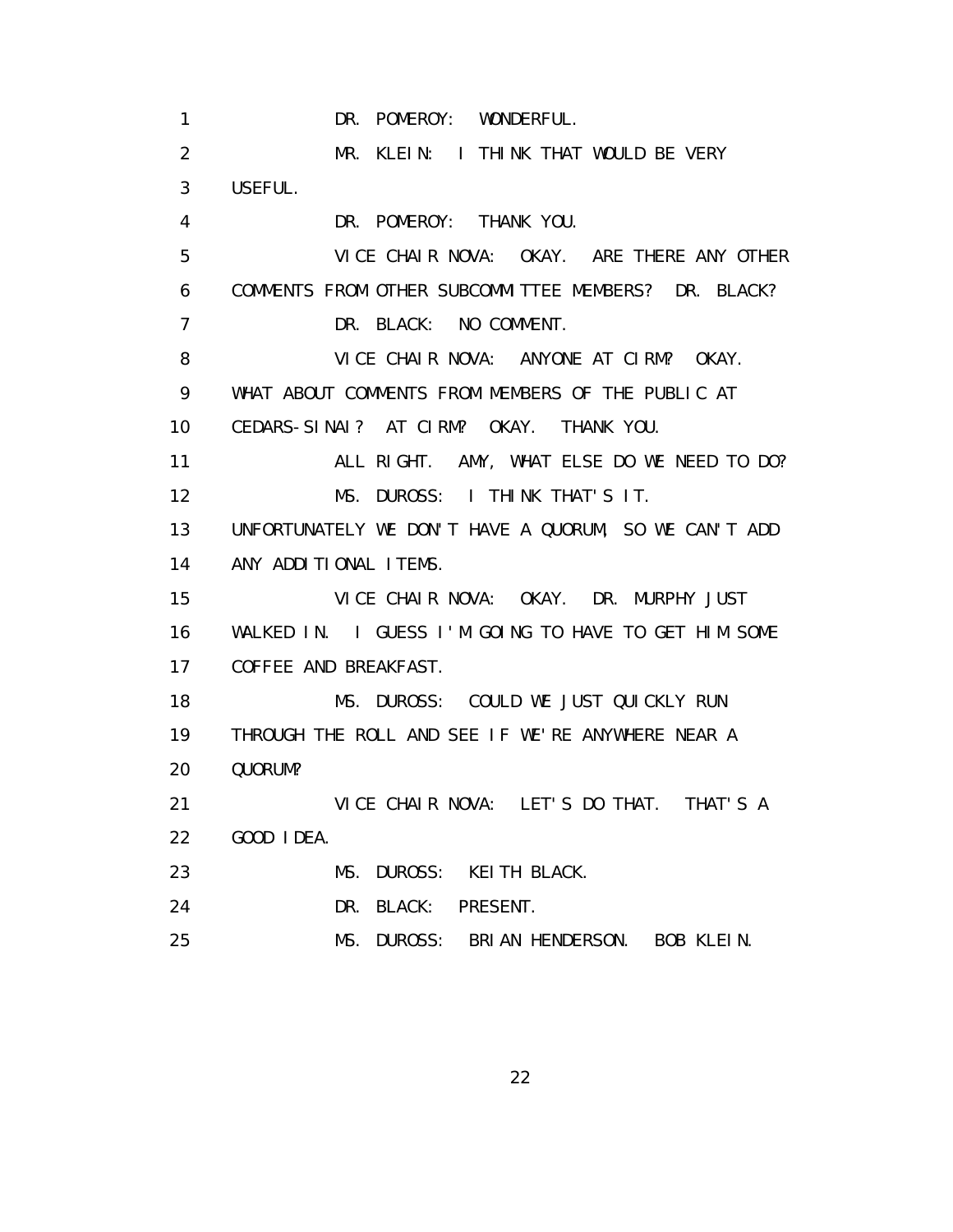1 MR. KLEIN: HERE. 2 MS. DUROSS: CLAIRE POMEROY. 3 DR. POMEROY: HERE. 4 MS. DUROSS: OS STEWARD. TINA NOVA. 5 VICE CHAIR NOVA: HERE. 6 MS. DUROSS: PHIL PIZZO. JOHN REED. RICHARD 7 MURPHY. 8 DR. MURPHY: HERE. 9 VICE CHAIR NOVA: WE'RE AT FIVE. SO WE'RE 10 SHORT ANYWAY. OKAY. ANYTHING ELSE, AMY? 11 MS. DUROSS: THAT'S IT. 12 VICE CHAIR NOVA: IS THERE ANY OTHER PUBLIC 13 COMMENTS FROM EITHER CEDARS-SINAI OR CIRM? 14 MR. SIMPSON: JOHN SIMPSON AGAIN FROM 15 FOUNDATION FOR TAXPAYER AND CONSUMER RIGHTS. JUST 16 WANTED TO THANK EVERYONE FOR YOUR TIME AND THE 17 CONVENIENCE WITH THE WAY YOU MADE THIS AVAILABLE TO THE 18 PUBLIC. THANK YOU. 19 VICE CHAIR NOVA: THANK YOU VERY MUCH FOR 20 YOUR COMMENTS, JOHN. THEY'RE APPRECIATED. OKAY. 21 WELL, IF THERE AREN'T ANY OTHER COMMENTS, I'D LIKE TO 22 OFFICIALLY CALL THIS MEETING ADJOURNED. 23 **(THE MEETING WAS THEN CONCLUDED AT 08:31**  24 A.M.) 25